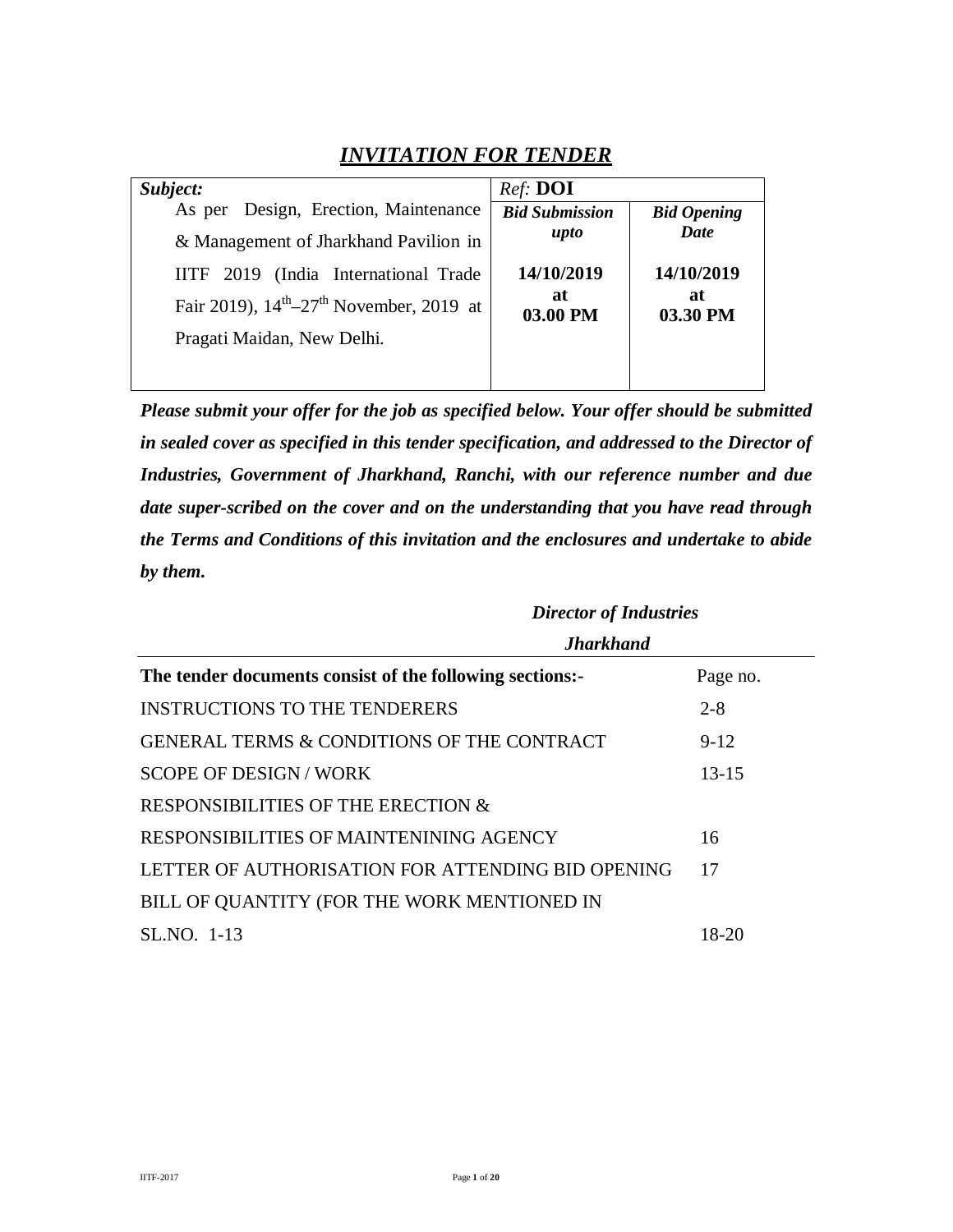# **INSTRUCTIONS TO THE TENDERERS**

The India International Trade Fair 2019 is scheduled to be held from **14th November to 27th November 2019** at Pragati Maidan, New Delhi. **Hall No.-12A.** 286.5 sq.mtr. space is earmarked for Jharkhand State Pavilion. State government departments, other government organizations/ institutions in the state, public sector undertakings, private industrial houses, etc. will put up their stalls*.* Separate stalls for Jharcraft and Khadi as per direction is to be made for display & sale of exhibits.

#### **1. Name of work:**

As per design approved by department, overall erection and fabrication, of Stall, Theme area, and other works like ie. Maintenance and Management of Jharkhand Pavilion at **Hall No.-12A** (286.5 sqm. space) has been earmarked for Jharkhand State Pavilion for IITF-2019, 14<sup>th</sup>-27<sup>th</sup> November, 2019 at Pragati Maidan, New Delhi.

#### **Date from which Tender Documents will be available:**

From 27**.09.2019** and onwards on all working days during office hours after paying Bank Draft of ` **10,000/-**(Rs. ten Thousand Only) (Non-refundable) in favor of **Director of Industries, Jharkhand** Payable at **Ranchi.** Processing fee will be submitted at the time of bidding, mode will be offline. The tender documents can be downloaded from the websites: https://jharkhandtenders.gov.in www.jharkhandindustry.gov.in

*Tender Document Fee will be paid by the tenderer at the time of submitting the Bid if document is downloaded from website.*

| Last Date of receipt of Tender | : 14.10.2019                                                                                        | at 3.00 PM |
|--------------------------------|-----------------------------------------------------------------------------------------------------|------------|
| Date of opening of Tender      | : 14.10.2019                                                                                        | at 3.30 PM |
| Place                          | : Office of the Director Industries<br>3 <sup>rd</sup> Floor, Nepal House<br>Doranda, Ranchi-834002 |            |

*Note: No Tender Document will be accepted without The Tender Document Fee.*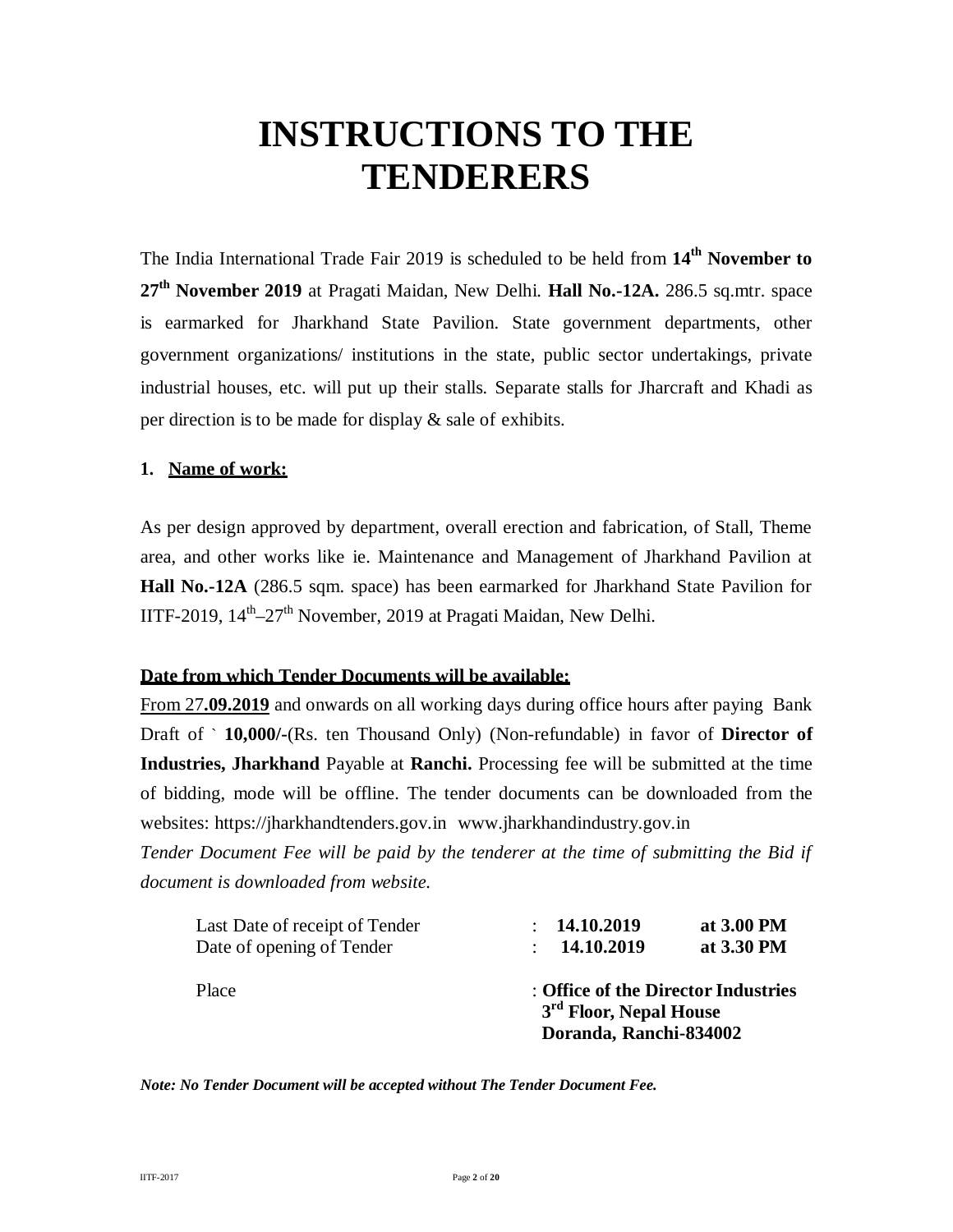#### **2. ELIGIBILITY CONDITION**

- **i) The Firm should have an average turnover of Rs. 2.5 Crore & above for the last three financial years (from FY 2016 -17) for all types of work . Audited Balance Sheet of Last three years to be attached**
- **ii) Tenderer should have erected, fabricated and maintained minimum three similar type of work in last financial year. In each financial year the total value of work should not be less than Rs. 2.5 Crores. There should be minimum 4 works (each should not be less than 25 lakhs) and 6 works (each should not be less than 10 lakhs)**
- **iii) The Firm must have worked with more than three State or Central Government Department/Organization and PSU.**
- **iv) Consortium/Joint venture shall not be considered.**
- **v) Bidder should have valid ISO 9001 certification.**
- **vi) The Firm must have EPF & ESI registration and concerned document with last 6 month's payment challan to be attached.**
- **vii) The Firm should submit ITR of last three years.**
- **viii) The Bidder should have valid PAN, GST registration , concerned documents should be attached.**

#### **3. SUBMISSION OF TENDERS:**

- **3.1 Tender shall be prepared and required to submit soft copies of their bids electronically through www.jharkhandtenders.gov.in and hard copy should reach in one SEALED ENVELOPE containing three individually sealed envelopes inside. All envelopes shall be surely sealed and shall have superscription on the cover indicating name and reference number of the tender and envelope number within the due date**
- **(a).Envelope 1 (Superscripted "Envelope 1:EMD")**

**It will contain only earnest money deposit in the form of crossed bank draft of** Rs. **1,00,000/- (rupees one lakh only) (Refundable) of any Nationalized Bank in favour of "Director of Industries, Jharkhand" payable at Ranchi & tender fee of 10,000/-(rupees ten thousand only) nonrefundable. (Jharkhand Procurement Policy 2014 will be applicable) The details of**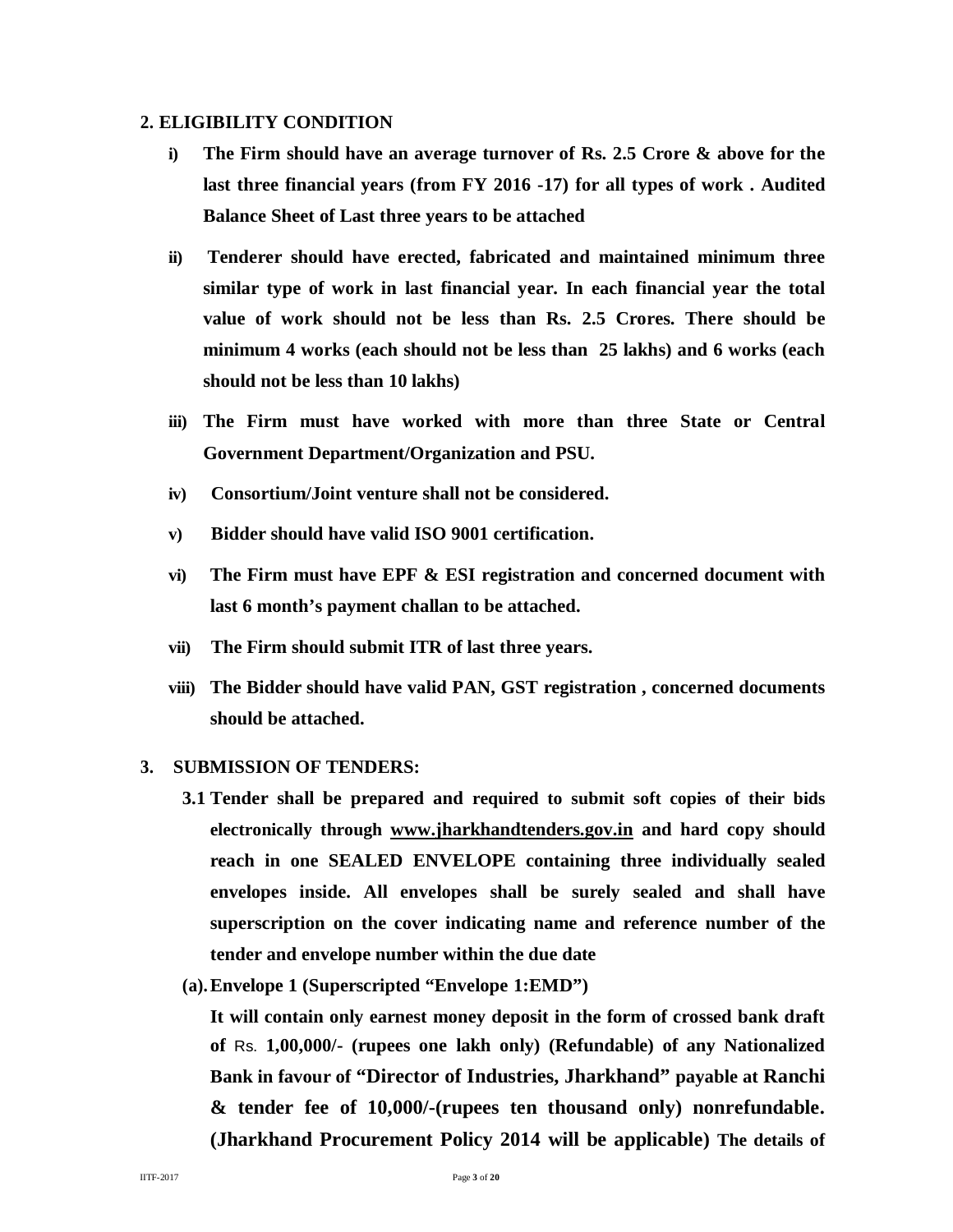**the Demand Draft/Banker's Cheque, physically sent must tally with the details available in the scanned copy and data entered during bid submission time otherwise the uploaded bid will be rejected.**

- **(b). Envelope 2 (Superscripted "Envelope 2: TECHNICALBID") Documents mentioned in ELIGIBILITY CONDITION as in clause 2.0 and Evaluation of Technical Bid as in clause 3.2. (Details mentioned in 2.2)**
- **(c). Envelope 3: Financial Bid") through online and submit the hard copy.**
	- **3.2 The ENVELOPE 2 (Technical Bid) shall contain the following documents and documents establishing the bidder's eligibility as per the terms and conditions of the bid document:**
	- 1) Letter of authorization for attending bid opening.
	- 2) **Technical Proposal.** (Design details along with print outs, electronic presentations, CD's, pen drive etc.) The bidder should furnish a detailed work plan which should include a Overall design and fabrication of stalls, design of theme area, layout plan/ design/ conceptualization, including outside and inside facia, model/ photograph. This must be given in the form of a presentation/ audio- visual, in a CD or pen drive. The presentation should clearly explain the overall concept, in alignment with the theme.
	- 3) **Implementation plan**
	- 4) Management plan
	- 5) Last three years' financial statement, balance sheet/ Profit & Loss account for years 2016-2017, 2017-2018 and 2018-19 along with ITR Computation Sheet on Income Tax of the relevant year.
	- 6) Registration, if any with I.T.P.O. etc.
	- 7) The firm's general experience in the field of assignment for five years.
	- 8) A list of their clients and at least 5 references of State/GoI/PSU organizations for whom they have done a similar type of job in the last 3 years, and the order values thereof. Please note that only those agencies will be considered as mentioned in clause 2. Agencies who have executed similar jobs in IITF or other exhibitions of I.T.P.O., EEPCINDIA in one or more states will be given preference.
	- 9) Only those firms who have minimum **05 (five) years'** experience of executing such work may apply. A document in support of such experience is required.
	- 10) Number and value of such projects handled in the last **05 (five) years.**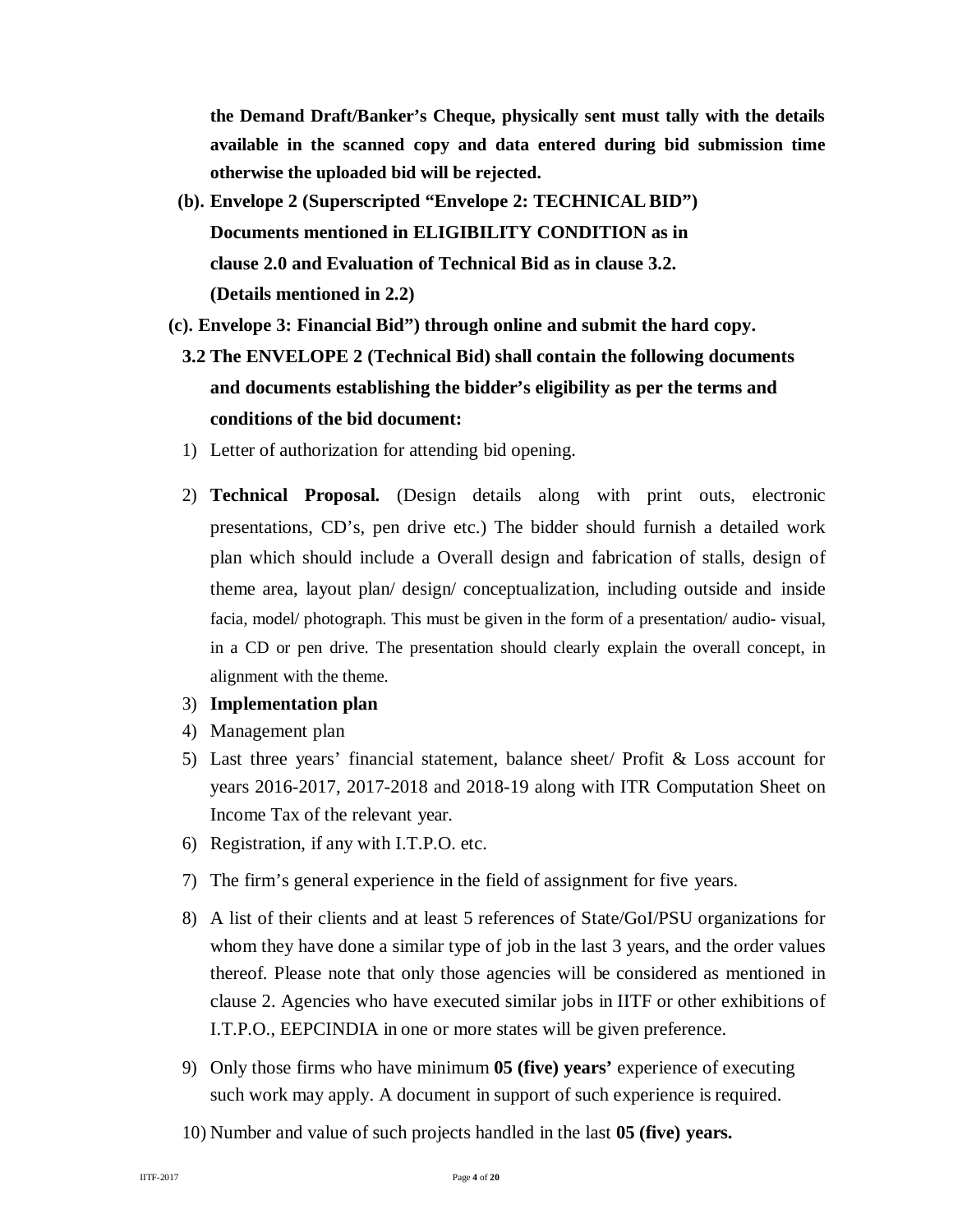- 11) The number of personnel proposed for the assignment, their names (including name of the Team Leader), qualification, experience and competence.
- 12) Infrastructural facilities available at New Delhi with address proof and detail.

#### **Evaluation of Technical Bid:-**

|    | a) Conceptualization                                            | $-20$ Pts                 |
|----|-----------------------------------------------------------------|---------------------------|
|    | b) Layout & Design of Pavilion                                  | $-30$ Pts                 |
|    | c) Past experience of Pavilion in IITF/National                 |                           |
|    | and International exhibitions for State Government,             |                           |
|    | Central Government and PSUs in last 5 years.                    | -25 Pts (5 pts per Stall) |
| d) | Award in previous Exhibitions in IITF/National                  |                           |
|    | and International exhibitions for State Government, -25 Pts     |                           |
|    | Central Government in last 5 years.                             |                           |
|    | Gold-3 Points, Silver-2 points, Bronze-1 points                 |                           |
|    | Minimum 60 marks should be scored for opening of financial bid. |                           |

#### *The above mentioned documents have to arrange in sequence with Index.*

#### **3.3 FINANCIAL BID**

The tenderer should submit unit rates, quantity and total cost with respect to each item in the scope of work (both in figures as well as in words). Item wise, subtotal and grand total of prices are to be very clearly indicated. Government of Jharkhand has the right to check the prices given in the tender forms and correct material error if any. In the event of any discrepancy between the unit price and the total price, the unit price shall prevail.

#### **3.4 TIME OF RECEIPT AND OPENING OF TENDER:**

Tenders will be received not later than **03.00 PM on 14.10.2019,** Tenders received later will be rejected even if they are dispatched before the fixed date. The tender shall be opened on same day at **03.30 PM**. in the presence of representatives of the agencies before the tender committee in the Office of the Director Industries, 3<sup>rd</sup> Floor, Nepal House, Doranda, Ranchi. The submission of design prints/ model shall also be duly noted for both work mentioned in tender documents.

#### **3.5 PRESENTATIONS**

The agencies will have to make presentation on the concept and design of the stall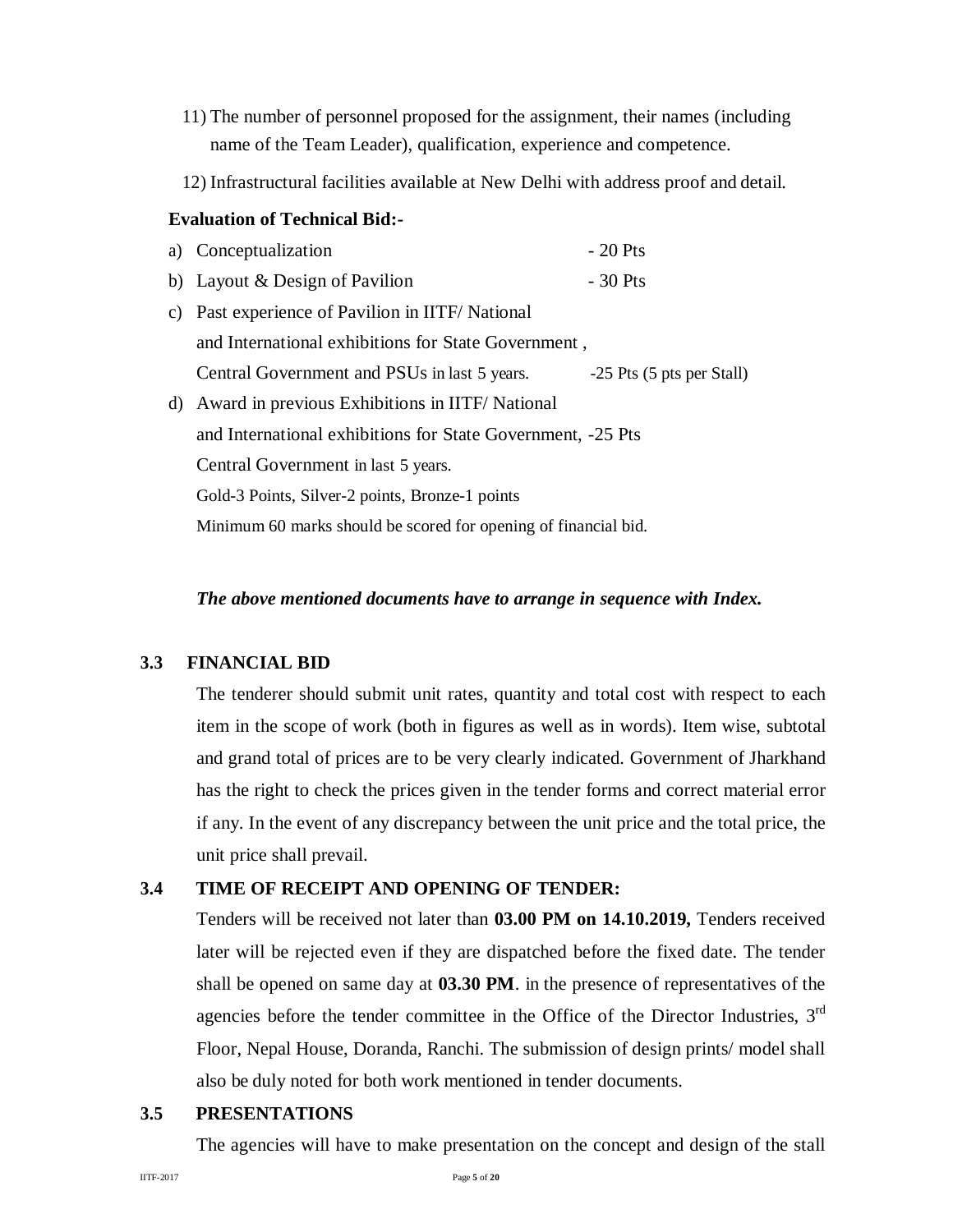from 4.00 PM onwards on the date of opening of the tender and as decided by the Tender Committee at the time of opening the Tender.

#### **3.6 MODIFICATIONS:**

Tenderers must confirm to such information as included conditions, specifications, etc. provided in this document.

No modification shall be allowed by the tenderer, otherwise he must very clearly give full details on which points his offer does not meet the conditions, terms, specifications etc.

#### **3.7 RECEIPT OF SAMPLES, DRAWINGS ETC.**

Models/conceptual drawings etc. must be submitted on the date of the receipt of tenders. Required models, if any, may be returned to their owner if they claim them within four weeks from the date of opening of the tenders. The selected design including all the documents/ model & engineering details submitted by the Tenderer shall be the sole property of Government of Jharkhand.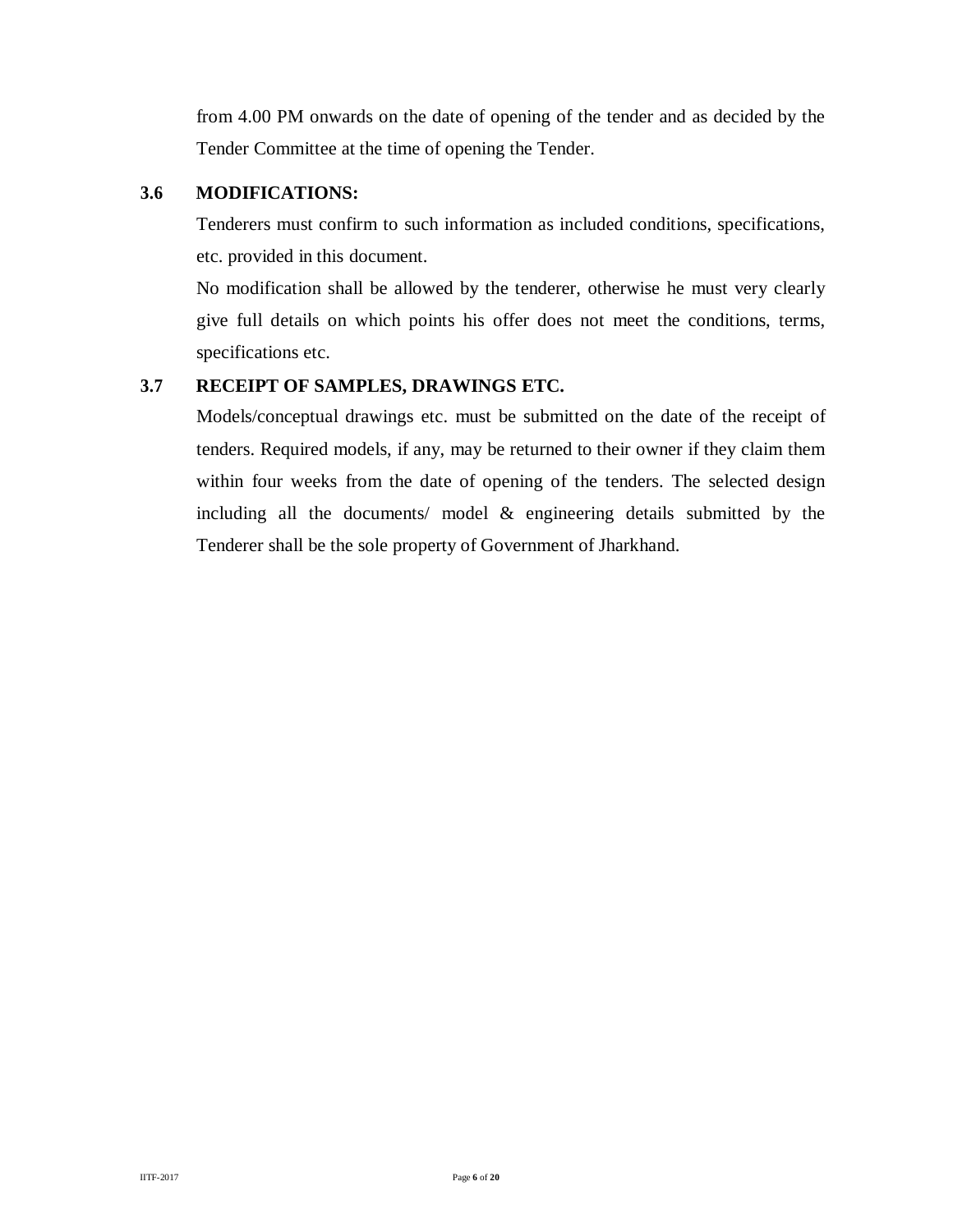#### **4. BASIS AND INTERPRETATION OF SIGNING THE TENDER FORM.**

The signing of the Tender Form by the tenderer shall be deemed an acceptance of all stipulations and provisions of these conditions and associated documents as an integral part of the contract. No provision in these general conditions shall be rendered inapplicable except only so far as these provisions are not consistent with provisions contained in any particular specifications, and technical conditions, in which case the latter shall be effective provision.

#### **5. PERIOD OF VALIDITY OF TENDER:**

The tenderer agrees that tender once dispatched/submitted shall remain irrevocable and open for acceptance for a period of 90 days from the date of opening of tenders. If any tenderer withdraws his tender before the said period or makes any modifications in the terms and conditions of the tender, which are not acceptable to the Government of Jharkhand, the Government of Jharkhand shall without prejudice to any other right or remedy be at liberty to forfeit the tender deposit absolutely.

#### **6. ACCEPTANCE OF TENDER:**

The acceptance of tender will vest with Director of Industries Jharkhand who does not bind himself to accept the lowest tender and reserves to himself the authority to reject any or all of the tenders received, without assigning any reason. Tenders in which any of the prescribed conditions are not fulfilled or incomplete in any respect are liable to be rejected.

The Government of Jharkhand does not bind itself to accept the lowest or any tender and reserves to itself the right of accepting the whole or any part of the tender and the tenderer shall be bound to perform the same at the rates quoted.

#### \* **Unsealed tenders are also liable to be rejected.**

#### **7. TENDER DEPOSIT:**

**7.1** The tenderer shall submit tender along with tender fee of Rs. 10,000/-(rupees ten thousand only) non-refundable and **EMD of Rs.**.. **1,00,000/- (rupees one lakh only) (Refundable)** in the form of demand draft of any Nationalized Bank in favour of **"Director of Industries, Jharkhand, Ranchi"** payable at **Ranchi**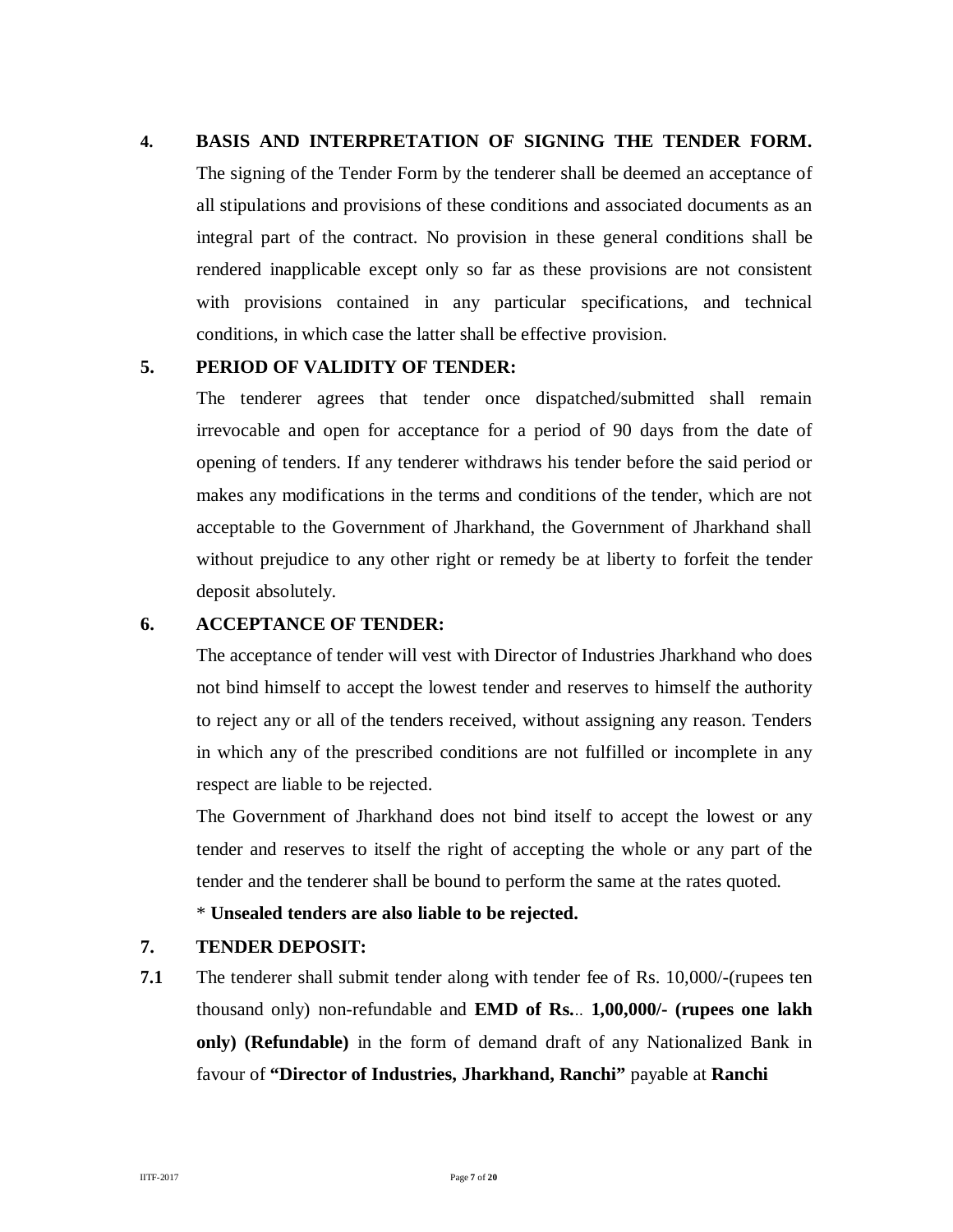(EMD & Tender fee is waived off for Micro and Small Enterprises as per Jharkhand Procurement Policy 2014. A Photocopies of the valid "Micro and Small Enterprises" Registration Certificate is to be enclosed in order to claim the exemption of EMD.

If the successful tenderer to whom the contract is awarded, refuses or neglects to sign or fails to furnish the performance bond, his tender deposit shall be forfeited.

- **7.2** The EMD (without any interest) of unsuccessful tenderer will be returned as soon as practicable after the award of contract to successful party or termination of the validity of the tender proposal, whichever comes first.
- **7.3** Any tender without Tender Fee/ EMD (Earnest Money Deposit) will be rejected,

#### **8. PERFORMANCE GUARANTEE:**

The tenderer, whose tender is accepted, will be required to furnish performance guarantee by way of a bank guarantee as per format supplied by Government of Jharkhand within two days of the receipt of the award letter. Bank Guarantee is to be issued by a nationalized bank for the due fulfillment of his contract. The amount of performance guarantee will be equal to the 10% of contract value. The performance guarantee shall remain valid and shall not be released before end of the event and dismantling of the pavilion. The Performance Guarantee will be discharged by Government of Jharkhand after completion of all the performance obligations under the contract.

#### **9. REPRESENTATION:**

- **9.1** On acceptance of the bid, the name(s) of the accredited representative(s) of the contractor who would be responsible for taking instructions from the competent authorities shall be intimated to the Government of Jharkhand.
- **9.2** Canvassing in connection with tenders is strictly prohibited and the tenders submitted by the contractors who resort to canvassing will be liable to rejection.

#### **10. TAXES:**

GST or statutory taxes and other liabilities on any matter in respect of the contract shall be payable by the contractor and Government of Jharkhand will not entertain any claim what-so-ever. TDS implication will be as per law.

#### **11. IMPLEMENTATION PLAN:**

The tenderer shall submit an implementation plan to complete all the work in accordance with the scope of work. The implementation plan shall include a detailed implementation time schedule showing the time sequence and estimated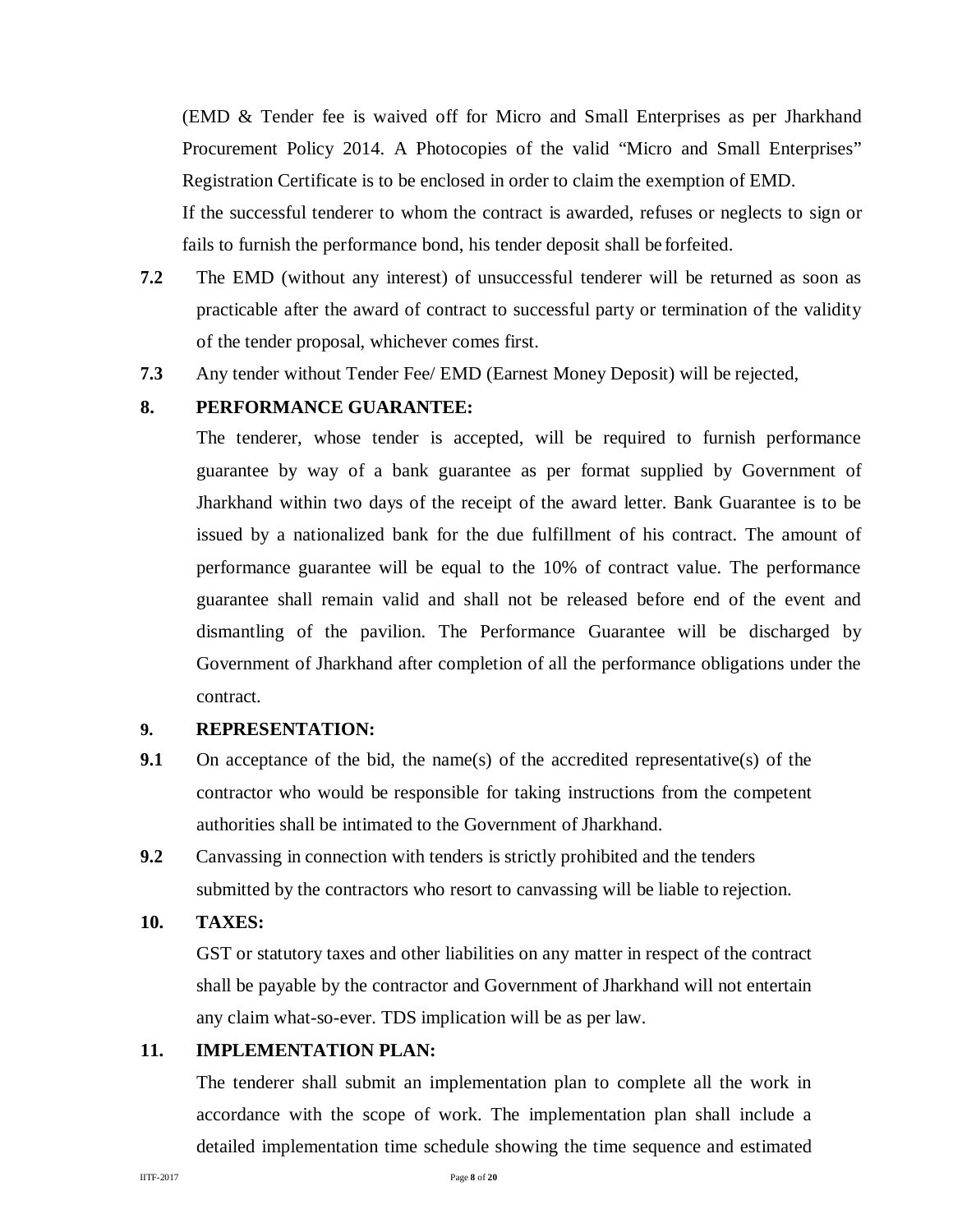duration of individual items.

#### **12. MANAGEMENT PLAN:**

The tenderer shall submit a Chart of the Organisation personals which he proposes to establish for the execution of the project covering both home and field work and including the name and **Curriculum Vitae of key personnel and the number of designer, engineers and technicians to be engaged in the project.**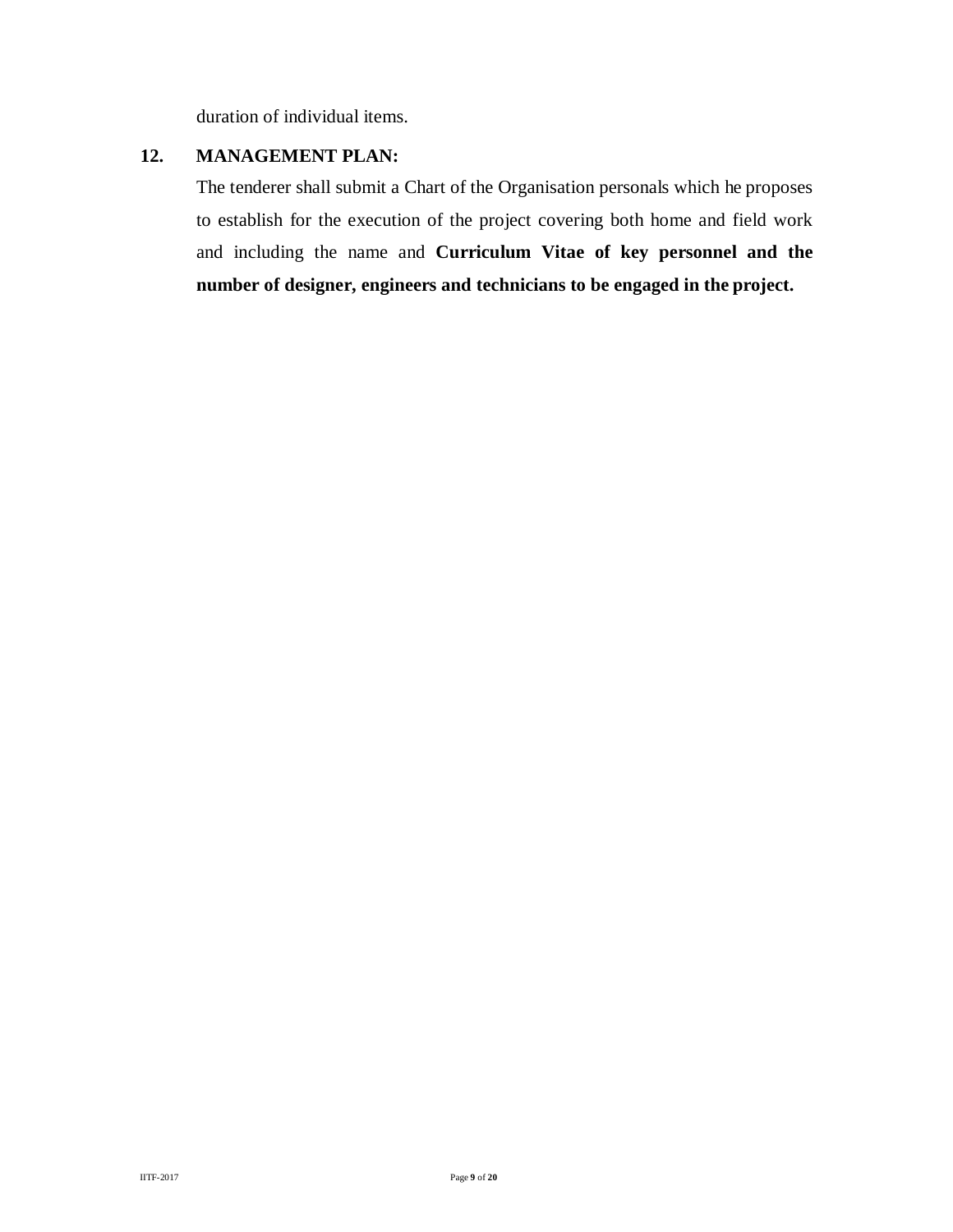#### **GENERAL TERMS & CONDITIONS OF THE CONTRACT**

- **1. The area allotted by ITPO is 286.5 sqm. ( Measurement of the pavilion 18.5 x 15.5 sq meters and two sides open) in Hall No.-12A which has been earmarked for Jharkhand State Pavilion at Pragati Maidan, New Delhi. Each stall should be 2x2 sq. meters or as par requirement. The tenderers are required to visit and inspect the site before submitting their designs.**
- **2.** The contractor has to quote the charges/rates for each item for the complete exhibition duration i.e.,  $14^{th} - 27^{th}$  November, 2019. If the exhibition period extends no extra charges will be paid to contractor on this account.
- **3.** Electrical work, fire fighting work has to be carried out as per the specification/guidelines laid by ITPO/Delhi Police/local bye laws.
- 4 The contractor has to maintain the electrical system in working order. During the period of exhibition, if any bulb, fitting, wire, switch, board etc., goes out of order, the contractor has to repair/replace and maintain the same immediately without any extra cost claim from Government of Jharkhand.
- **5.** The contractor has to depute **one electrician and one helper** during the working hours of exhibition, failing which the **penalty of 1%** of agreement amount will be recovered from his final bill.
- **6** If any defect occurs during the period of exhibition the contractor has to rectify it the same day by putting more men on the job without any extra claim.
- **7.** The contractor is totally responsible for damage to men and materials on account of any electrical fault or any reason. So he should take all precautions to avoid such faults.
- **8.** All electrical wires and accessories used at site must be of high standard. If any defective material is noticed, contractor has to replace or repair the same immediately otherwise the same will be got done at once at his cost and risk without any notice keeping the emergency type of work in nature.
- **9.** The contractor has to obtain Electrical and Water Connection from ITPO/Official Agency and to maintain the same for the duration of exhibition. Payment in this regard will be borne by the contractor.
- **10.** Site shall be cleared within the period of dismantlement date announced by ITPO.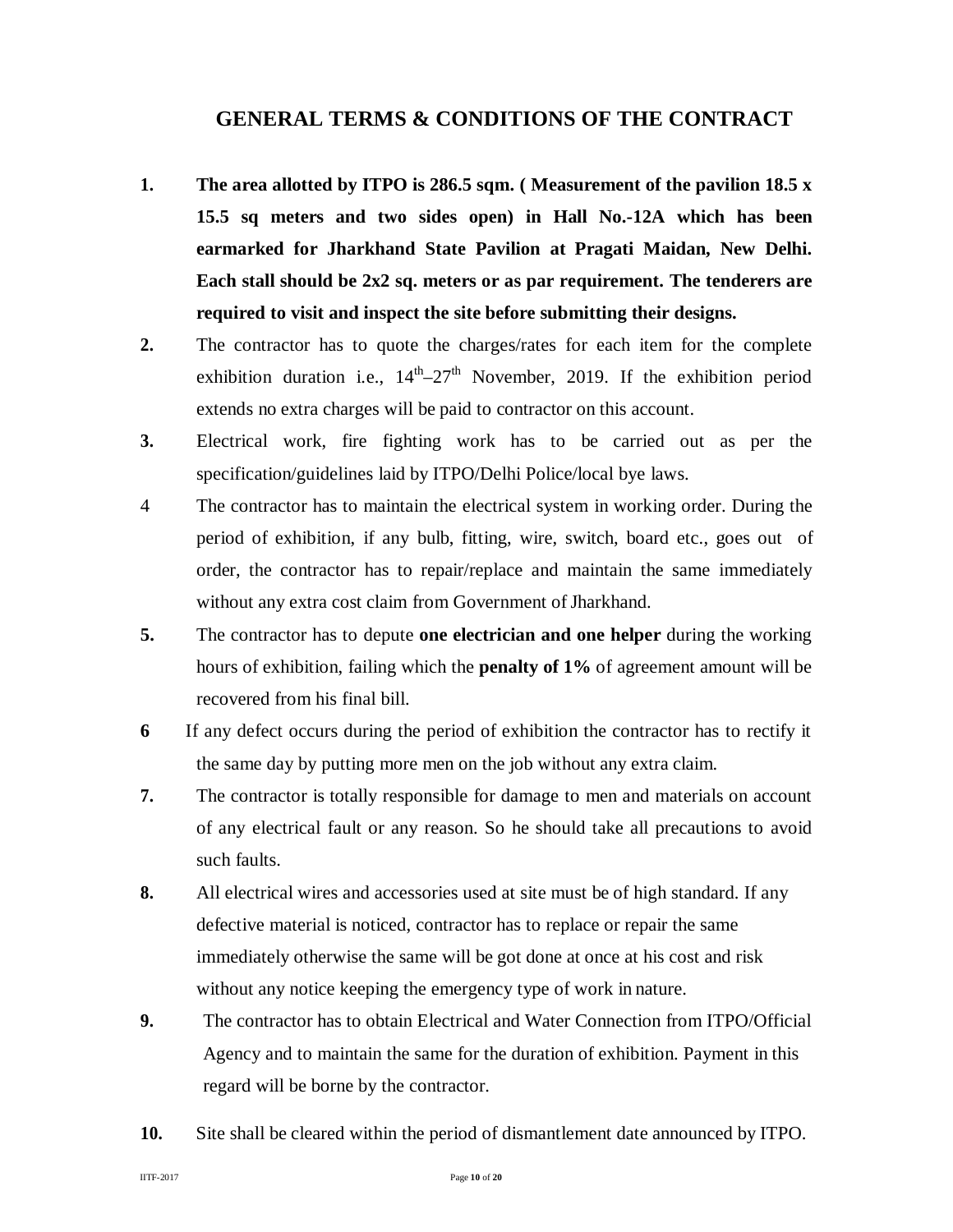- **11.** Contractor shall be responsible for watch and ward of all exhibits/ existing ITPO fittings and any loss due to damage/theft has to be made good by him at his own cost.
- **12.** All Insurance, as required by the ITPO and necessary status clearance will have to be obtained by the agency at its own cost.
- **13.** Nothing extra will be paid for installation period, dismantling period or the extension period, if the exhibition is extended by ITPO as per their notifications.
- **14.** The work has to be completed on or before 12.11.2019 to the satisfaction of Government of Jharkhand. In case of delay, the penalty @2% of agreement amount per day will be imposed.
- **15.** Government of Jharkhand reserves the right to increase, decrease or modify the items included in the agreement.
- **16.** New and high standards modular systems and materials should only be used.
- **17.** If required, help to be extended by the agency for fixing translites /murals and other decorative/display panels.

#### **18 Payment Terms:**

Payments of the project cost to the selected agency will be made as follows (a) 50% payment on handing over the commissioned pavilion.

- (b) Balance 50% on conclusion of exhibition after extension if any and after getting clearance certificate from the Organizer. The final payment will be given to the contractor after scrutinizing the work done as mentioned in the work order. If the work done was not found according to work order, the payment will be deducted item wise in proportional rate.
- **19.** Timely erection and dismantling of stand during the breakdown period as prescribed by the ITPO shall be done by the agency itself & rental charges as quoted are deemed to be inclusive of the same. Any penalty levied by the ITPO for not removing the stand within the scheduled time shall be borne by the agency and for this delay/penalty; Government of Jharkhand shall not be responsible in any matter what-so-ever.

#### **20 The charges should be inclusive of :-**

- (i) Transportation of all material during erection and dismantling of pavilion.
- (ii) Clearing of site i.e., leaving the site in the same shape as given before commencement of erection work.
- (iii) Insurance for materials and third party liability for workmen/ others as required for erecting/dismantling the pavilion for the appropriate period.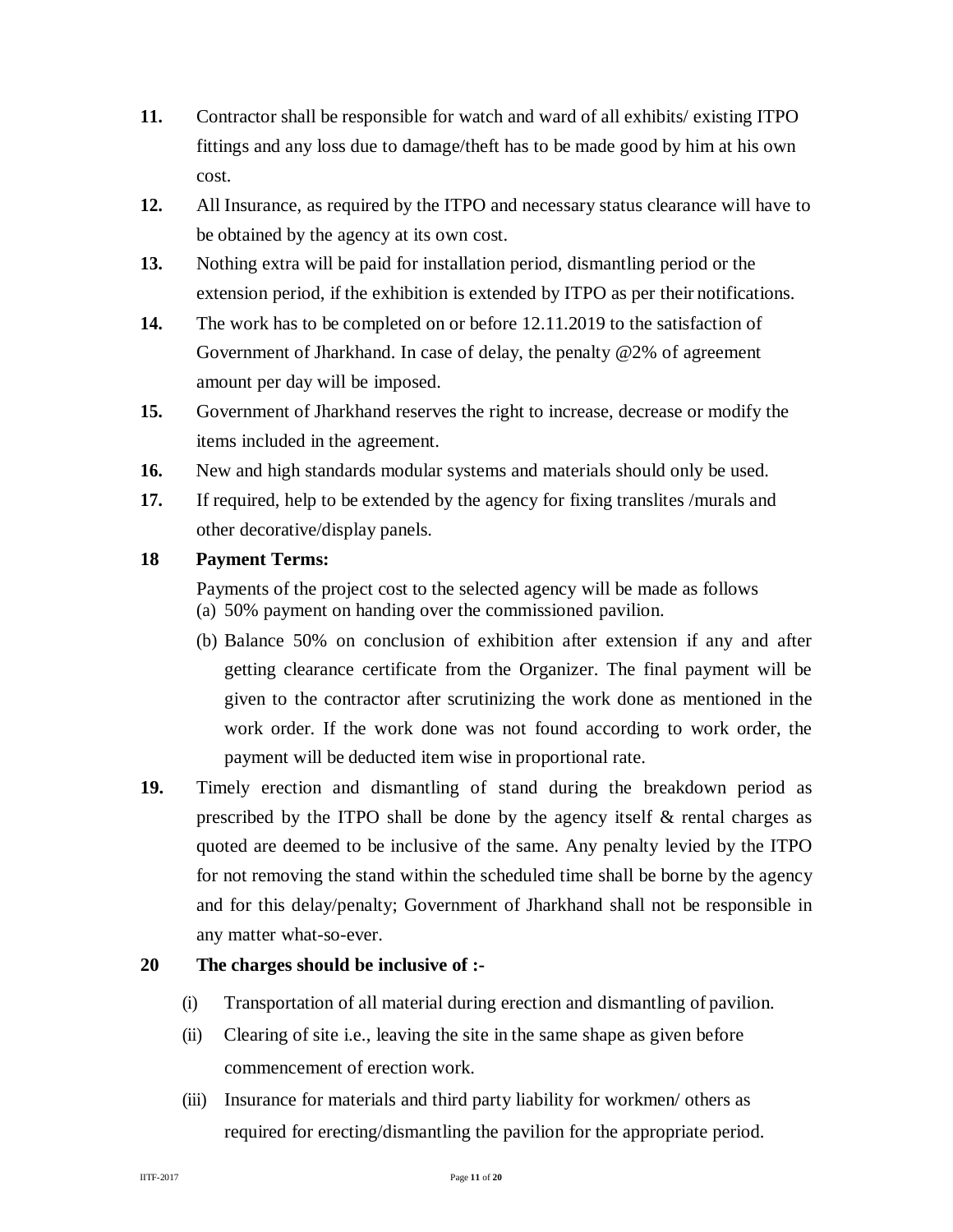- (iv) Any temporary electric connections/D.G. Set of capacity as per requirement including power/fuel consumption.
- (v) Cleaning of the pavilion at least twice a day and ensuring proper overall upkeep and maintenance.
- **21.** All charges should include any GST, other taxes/ levies etc. Government of Jharkhand shall not be responsible for any taxes/levies on this account.
- **22.** The rate should be quoted in figures as well as in words. In case of any discrepancy between the rates quoted and the amount worked out, the rate quoted in words shall be taken as correct.
- **23.** The contractor shall be responsible for the submission of performance bond and signing of undertaking guaranteeing adherence to all the rules and tenderers are required to comply with this regulation as required by the ITPO/ Delhi Police.
- **24.** The bidders are required to submit their bids in sealed cover super-scribed with **"Bid for Government of Jharkhand Pavilion in IITF 2019**" as to reach the **Director of Industries, Nepal House, Doranda, Ranchi-834002** by the due date mentioned in the Tender letter/notice. Bids must be submitted to Director of Industries or sent through Courier along with E.M.D. as specified in the N.I.T.
- **25.** Government of Jharkhand reserves the right to blacklist the bidder for suitable period if he fails to honour his bid without sufficient grounds.
- **26.** The Directorate of Industries shall not bear any cost or expenses incurred by the bidders in connection with preparation or delivery of bids, participation in discussion etc., including travel, stay related expenses, etc. while visiting the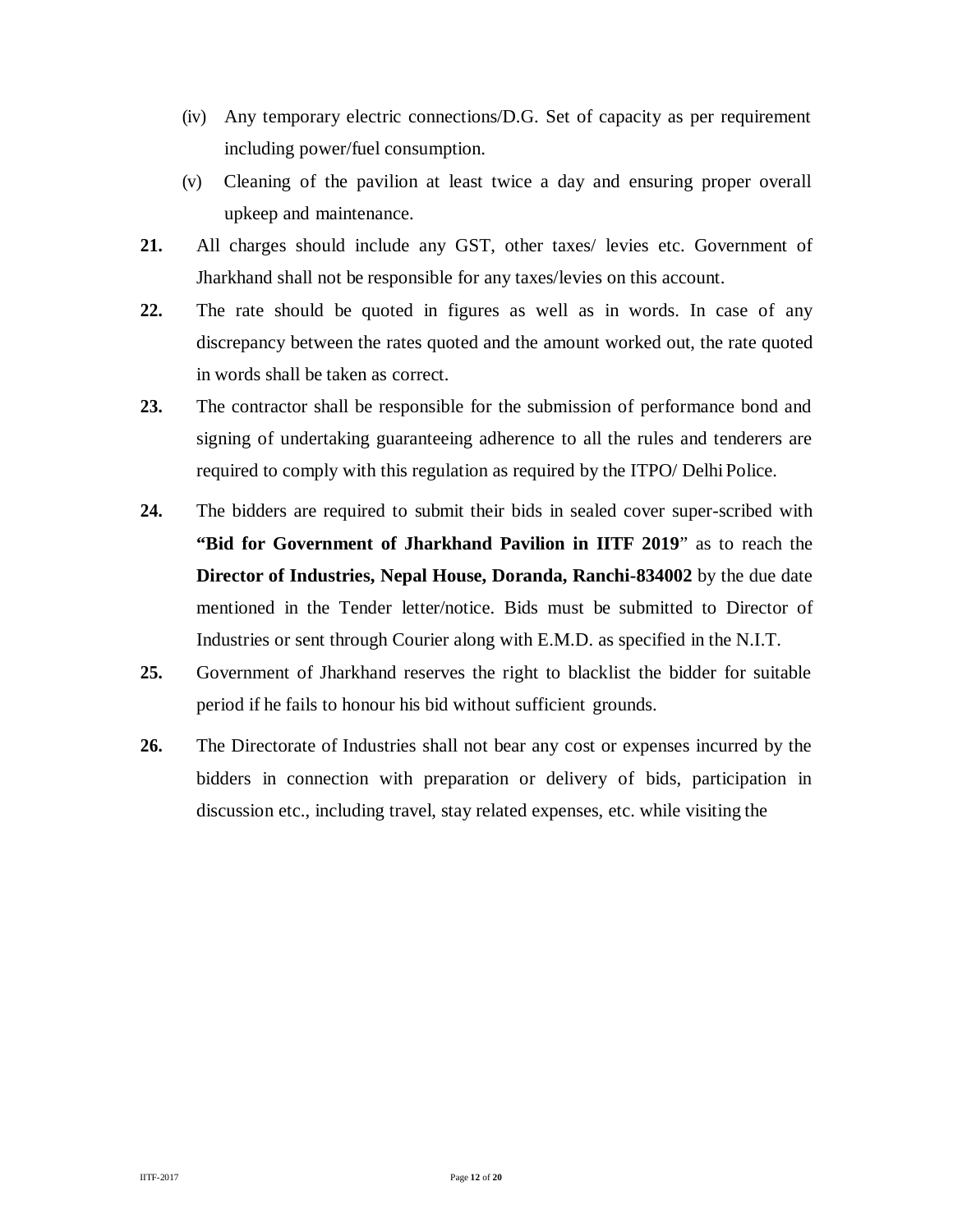pavilion site or the directorate office at Ranchi. All such costs incurred by bidders prior to award of contract will be borne entirely by the bidders and no claims in this regard will be entertained.

**27.** In case of any dispute or differences, breach & violation relating to the terms of the Agreement, the said matter or dispute, difference shall be referred to the sole arbitration of Secretary Industries, Government of Jharkhand or any other person appointed by him. The award of the arbitrator shall be final and binding on both the parties. The said Arbitrator shall act under the Provisions of the Arbitration and Conciliation Act, 1996 or any statutory modification thereof or any rules made there under.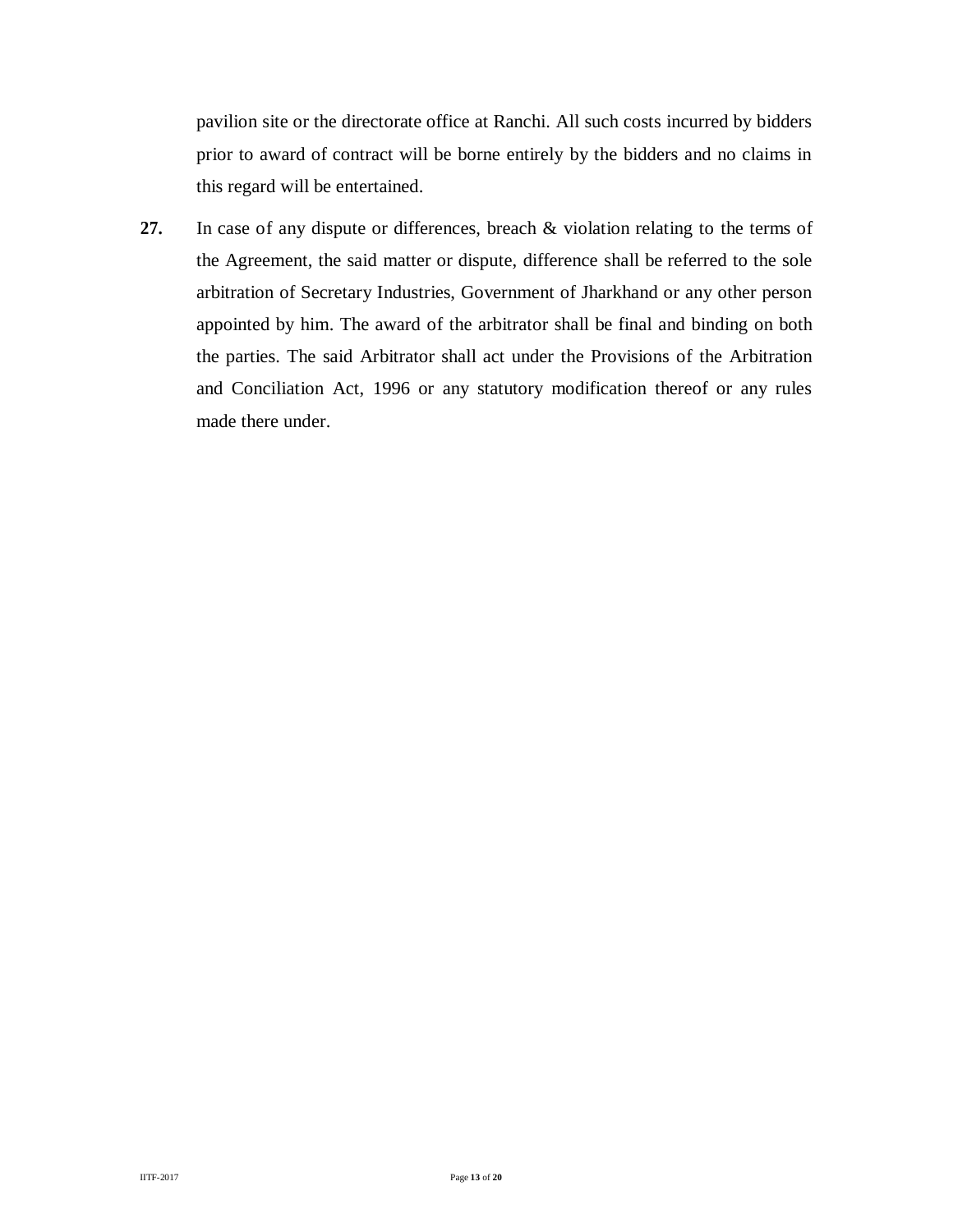# **SCOPE OF DESIGN / WORK**

The area allocated by ITPO is 286.5 sqm. (**Hall No.-12A**) has been earmarked for Jharkhand State Pavilion at Pragati Maidan, New Delhi. The tenderers are required to visit and inspect the site before submitting their designs.

The emphasis in the project would be on having an extremely attractive facia and inner design highlighting properly the strengths and unique features of the state. The venue should have bamboo flavor in all respect of arrangement and material used must be of real Bamboo. The overall design shall be such as to attract to the pavilion the maximum number of people visiting the fair.

The individual items in the scope are as follows:-

**1.** Preparation of layout plan, design and conceptualization in line with the theme,

**"Ease of Doing Business"** Design of pavilion, setting up of stalls, maintenance and dismantling. All artwork and processing.

- **a)** Fascia.
- **b)** Overall pavilion design.
- **c)** Theme Pavilion/ Air Conditioned V.I.P. Lounge (with toilet) Fabrication.
- **d)** Approved white PVC floor as per our choice of shade.
- **e**) Providing two reception areas **using real Bamboo** (with two adequately trained receptionists).
- **f)** Design, printing and putting up of hoardings, digitals on backlit media, translites etc in the pavilion. There should be enough general posters/large collages etc. for the decoration including provision for Signage in strategic locations.
- **g)** Fabrication of stalls, made in modular Aluminum Octanorm System with glow sign Fascia. Face panel should be of latest, state-of-art design with real Bamboo.
- **h)** Provision of infrastructure & furniture like folded tables with wooden top & glass top with lockable cabinet, **bamboo** chairs, almirah/ **Bamboo sofa with cushion** etc.
- **i)** Required sufficient electrical lights throughout the pavilion eg. Halogen white metal light and other light, plug point, fluorescent tubes and other electrical equipment's as per requirement and our approval.
- **j)** Pylons, platforms, partial platforms, back-wall panels, etc.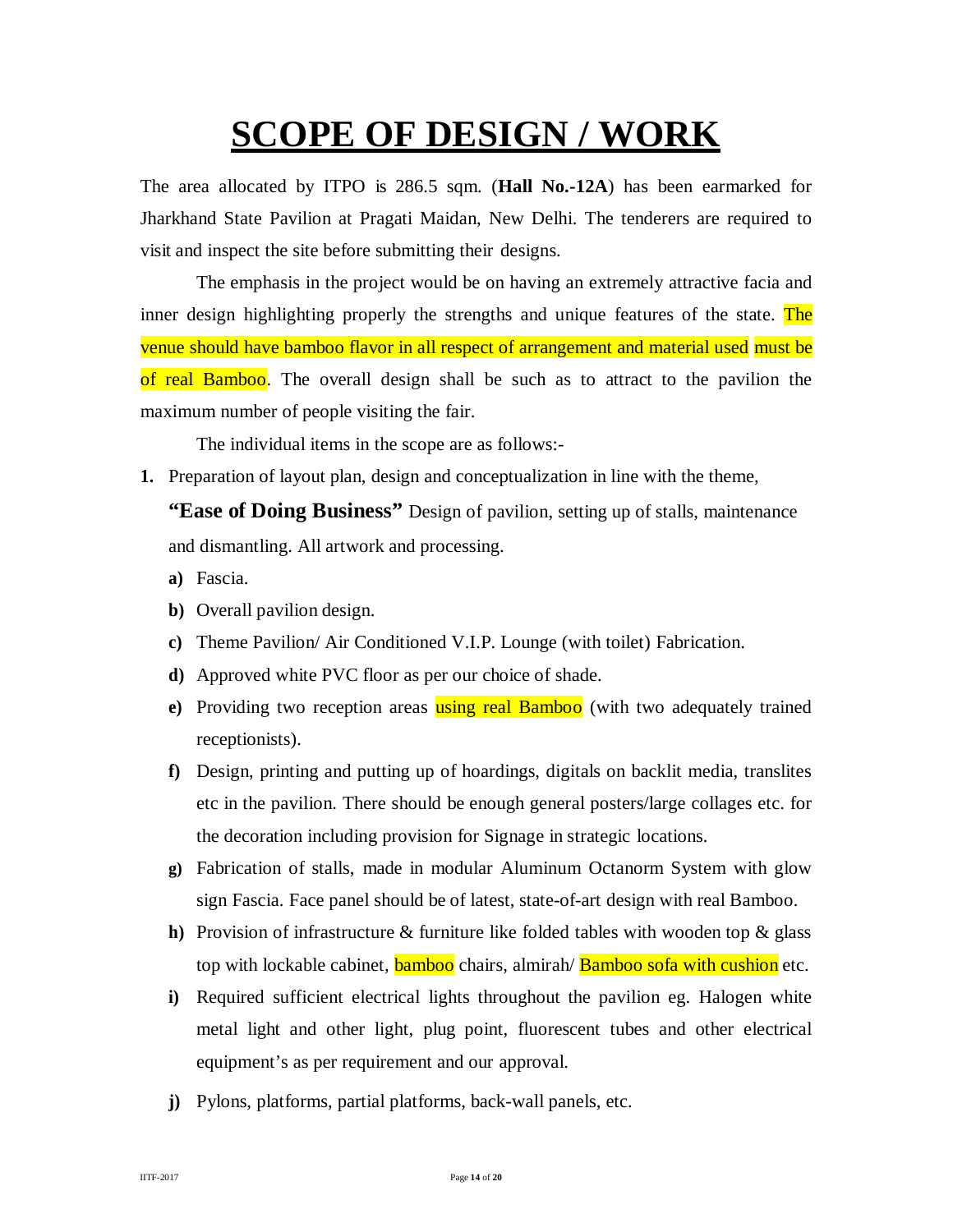- **k)** Construction and furnishing of Air conditioned VIP Lounge for minimum 10 persons/ office and providing computer with internet and operator, telephone, fax, stationary etc.
- **l)** Provision of small pantry for tea, coffee, cold drinks etc. with 2(two) pantry boys.
- **m)** Adequate flowers/ plants pots inside the pavilion, etc.
- **n)** Panels and general illumination according to proposed layout plan. Panel material should be approved by Director of Industries or officer/ agency authorized by Director of Industries.
- **o)** Arrangement of Podium at every corner as display stands wherever required as per our requirement. Bunting at polls according to allotment by ITPO.
- **p)** Video walls- 12'x10' and 50" plasma screen (slim type plasma screen to be installed of size approx 50" plasma screen) to be installed of size approx at strategic locations for attracting the visitors and imparting information about Jharkhand. Number of Plasma Screen should be at least **Six.(06)**
- **q)** Provision of racks, lockable tables, chairs to each stall as per requirement. According to the instructions of representative of Director of Industries.
- **2.** During the fair, Jharkhand day will be celebrated ON 22<sup>ND</sup> November' 2019 at IITF, Pragati Maidan New Delhi. All the arrangements like required Backdrop, VIP snacks, refreshment for 2000 guests should be provided during the event on  $22<sup>nd</sup> Nov'2019$ .
- **3.** Making video film and photography in Jharkhand pavilion, including coverage of "Jharkhand Day" celebration and VIP visits during the fair. Providing four sets of DVD/CDs and four sets of photographs (approx. 200 snaps) with album (7"x5").
- **4.** Security Guards (05), Guides (08), Reception Facilities (03), Housekeeping, Maintenance, Two set of uniform for Guides will be provided by the tenderer, as per our choice. Minimum Rs. 1500/- per day honorarium will be paid to Guides by the Contractor.
- **5.** Publicity, media handling (Newspapers, TV and others), nodal person acquainted with media handling to take inputs from industry Department etc.
- **6.** Providing necessary water supply, power supply and fire fighting arrangements as per ITPO/ Delhi Police norms.
- **7.** Providing necessary assistance for the "Jharkhand Day" celebration like preparation of 3,000 (Three Thousand) Invitation Cards, Stage Arrangement, Inaugural Lamp, Mic, Audio Equipment, Podium, Bouquet, etc. All other arrangements needed for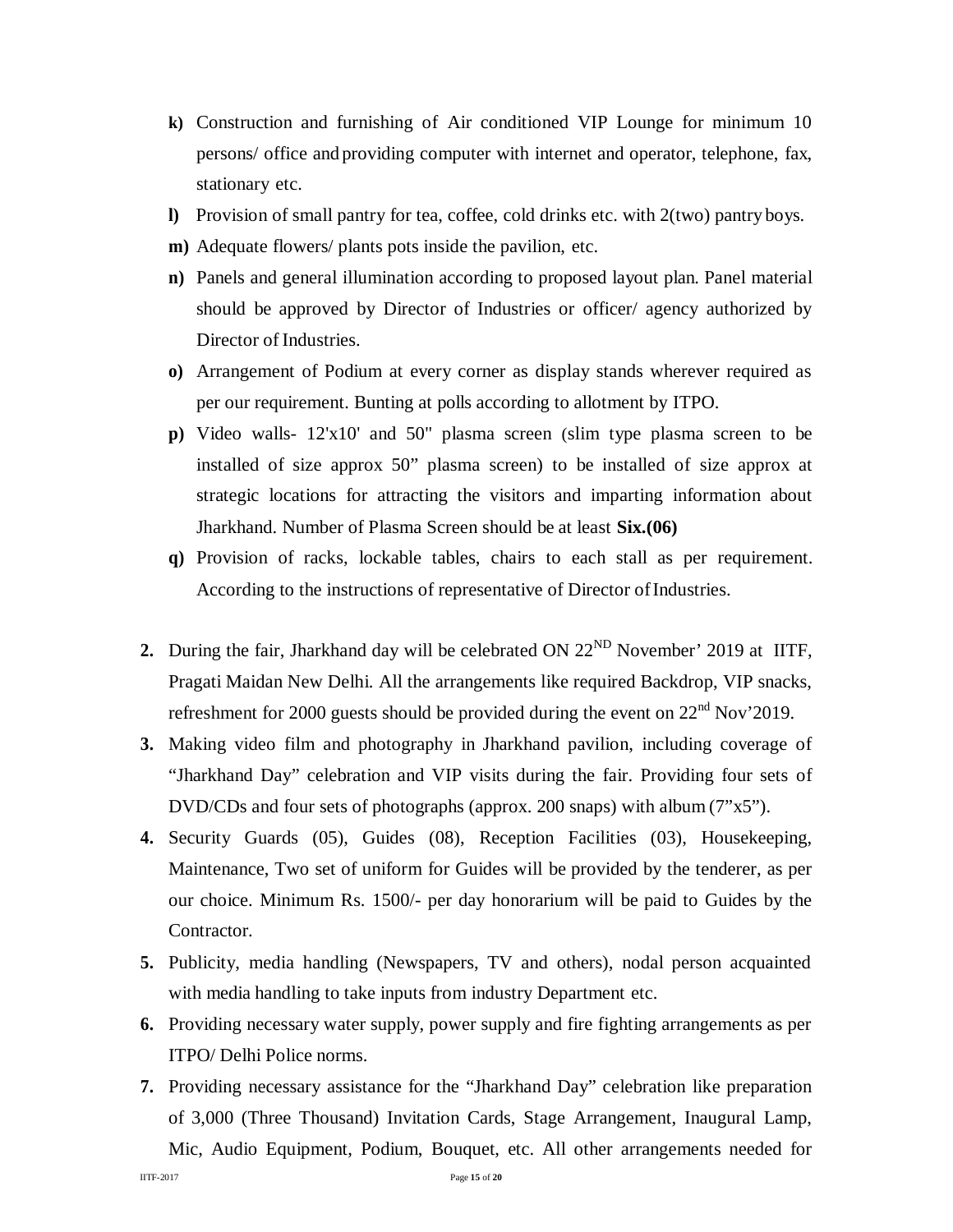organizing a cultural evening on the "Jharkhand Day" as well as in the pavilion as per requirement.

- **8.** Statue of Birsa Munda (height 5') and any other statues, photographs/ scenes of Jharkhand tourist/ historical place etc if requested, will be supplied by the tenderers.
- **9.** Dismantling of the entire setup within 2 days of the date of closure of the fair.
- **10.** Any other work required at the pavilion site for the IITF 2019 as per the directions of the Jharkhand government assigned authority.
- **11. Miscellaneous:**

| Coffee Machine -      |                                                                                                                                                                           |
|-----------------------|---------------------------------------------------------------------------------------------------------------------------------------------------------------------------|
| <b>Mineral Water</b>  | As required                                                                                                                                                               |
| <b>Bouquets</b>       | 12 Daily and 20 Bouquets on the day of Inauguration<br>and Cultural Evening                                                                                               |
| <b>CCTV Camera</b>    | 10 cameras.                                                                                                                                                               |
| <b>Vehicles</b>       | 02 nos. of CAR for Official use<br>(from $10.11.2019$ to 27.11.2019, preferably INNOVA)<br>10.11.2019 to $28.11.2019$ – one car.<br>13.11.2019 to $27.11.2019$ – one car. |
| Water filter          |                                                                                                                                                                           |
| <b>Metal detector</b> | As required                                                                                                                                                               |

Refreshment for VIPs (minimum 10 per day) and lunch for officers/staffs (minimum 15 nos. per day) during the Fair according to the instruction of the officers present in the Pavilion.

> Director of Industries Government of Jharkhand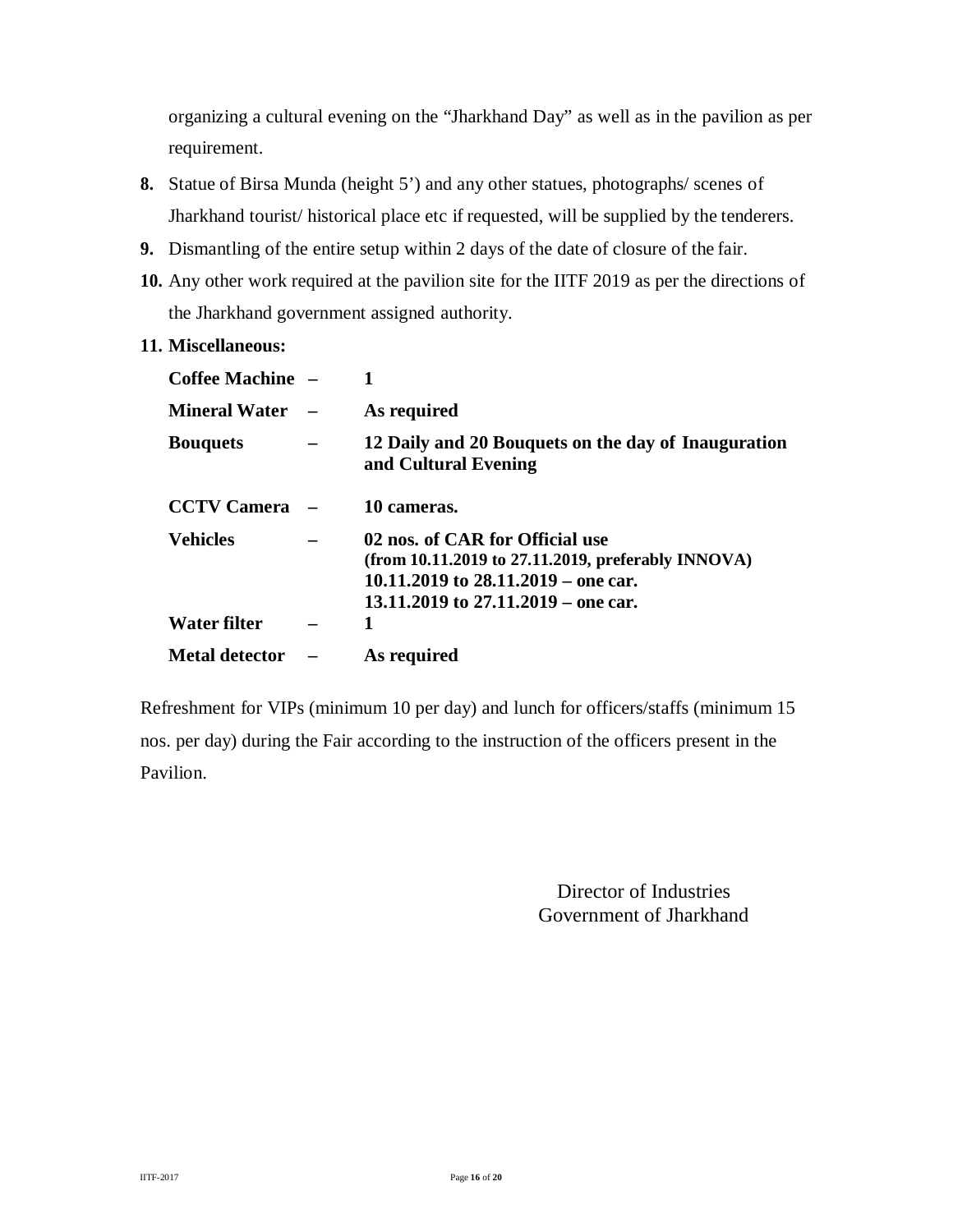## **RESPONSIBILITIES OF THE ERECTION & MAINTAINING AGENCY**

- **1.** All bye-laws to be ascertained by the agency.
- **2.** Taking over & handing over the possession of the site from ITPO, New Delhi
- **3.** Arrangement for all the required approvals from ITPO and other agencies and all liaison work.
- **4.** The fabrication & erection of the pavilion, to conform to the approved design.
- **5.** All graphics, art work, Theme panel of the pavilion & signage etc. to be designed by the agency as per the design concept of pavilion and got approved by the competent authority, before arranging/fixing etc.
- **6.** All translites, posters etc. will have to be prepared by the Agencies.
- **7.** The models/other display materials are to be suitably arranged in the pavilion, as per the layout and made operational by the agency well in advance to the opening of the exhibition.
- **8.** To manage the water/sewerage connection.
- **9.** To arrange the electricity & power connection, as per the requirements.
- **10.** Cleaning of the Pavilion twice a day.
- **11.** Furniture and counters should be of very good quality. Every participant should have lockable counter according to the area.
- **12.** Preparation of backdrops signage etc., for Inaugural function and Jharkhand Day Celebration.
- **13.** Coordinating with the ITPO authorities and remaining in constant touch with them to collect and provide necessary information from and to the Jharkhand Pavilion.
- **14.** Coordinating with various government departments/ institutions and other participants to collect information and display items as per their requirement and for the overall supervision of the pavilion.
- **15.** Any other work for smooth functioning of pavilion.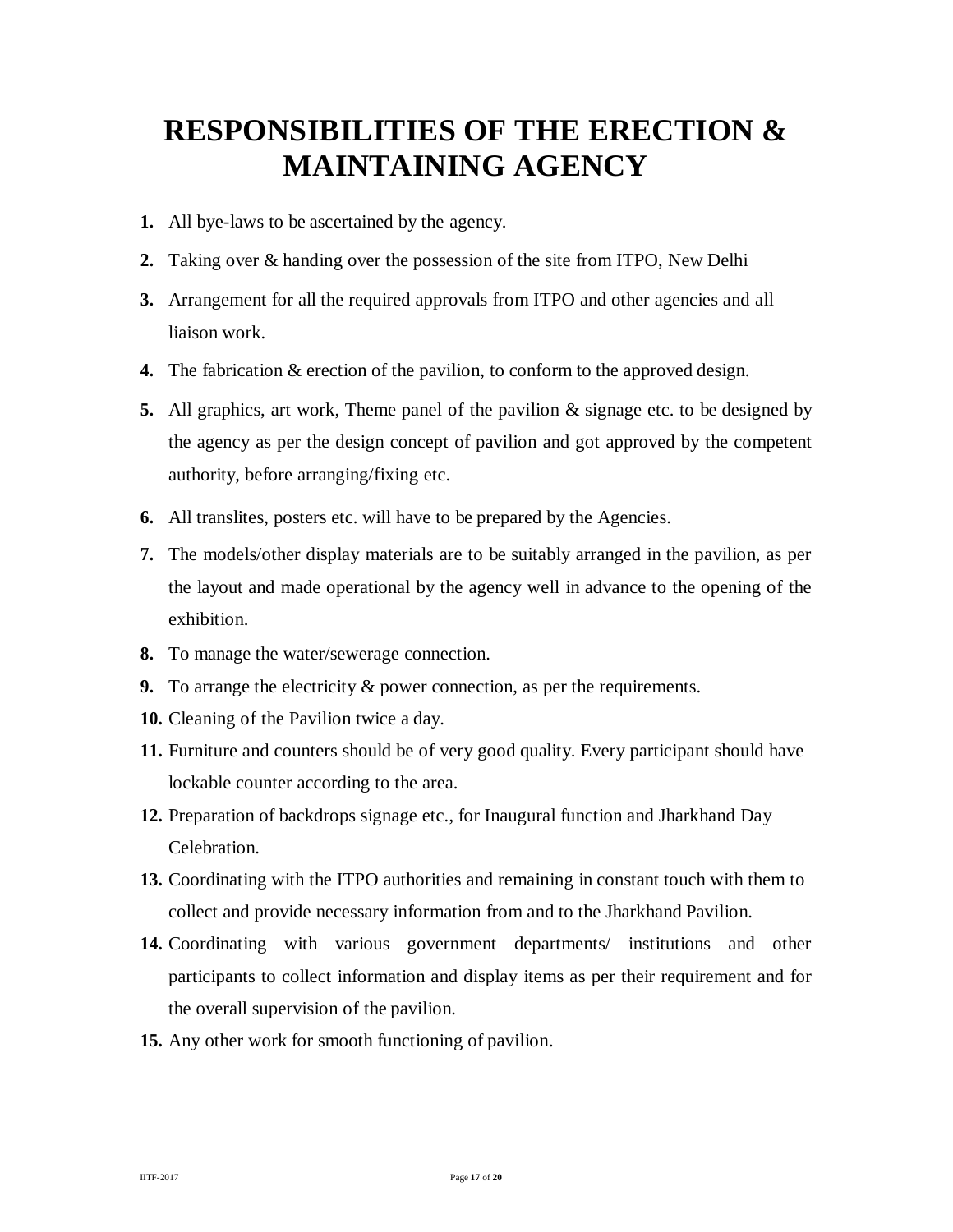### **LETTER OF AUTHORISATION FOR**

#### **ATTENDING BID OPENING MEETING**

To,

Director of Industries, Jharkhand Nepal House Doranda Ranchi-834002 Phone: 0651-2491844, 0651-2491884(F)

Subject : Authorization for attending bid opening meeting on **27.09.2019 at 03.30 PM**  in the tender of Design, Erection, Maintenance & Management of Jharkhand Pavilion in IITF 2019 (India International Trade Fair 2019), 14<sup>th</sup> – 27<sup>th</sup> November, 2019 at Pragati Maidan, New Delhi.

Following persons are hereby authorized to attend the bid opening meeting for the

tender mentioned above on behalf of

(Bidder) in order of preference given below.

| <b>Serial</b>               | <b>Name</b> | <b>Signature Specimen</b> |
|-----------------------------|-------------|---------------------------|
|                             |             |                           |
|                             |             |                           |
| Alternate<br>Representative |             |                           |

**Signature of bidder** *or* **Officer authorized to sign the BID Documents on behalf of the bidder.**

*Note: Maximum of two representatives will be permitted to attend bid opening. Alternate representative will be permitted when regular representatives are not able to attend.*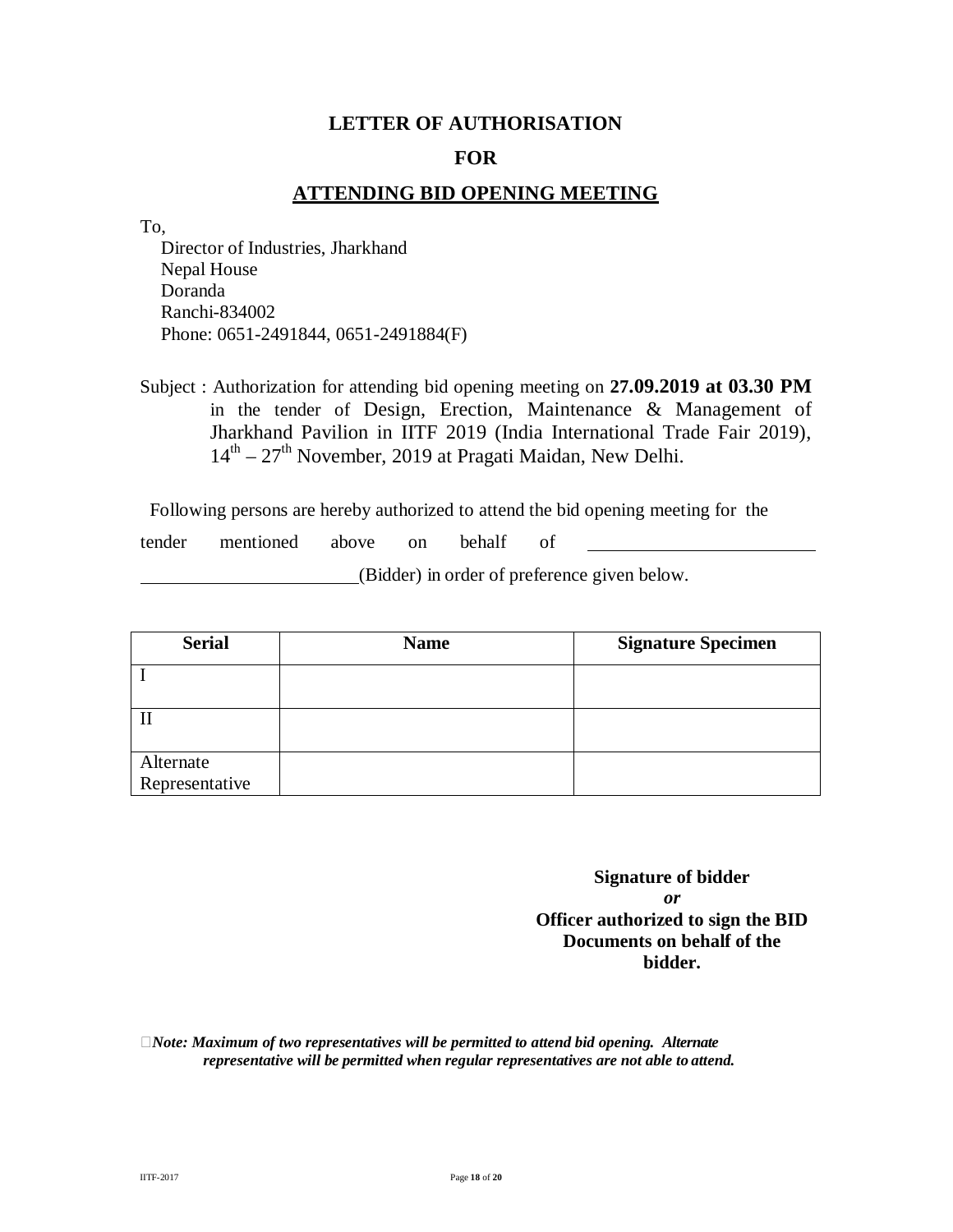## **Bill of Quantity (for the Work mentioned in Sl.No. 1 to 13 :**

| Sl No.         | <b>Item Description</b>                                                                                                                                                                                                                                                                   | Quantity               | Rate           | <b>Amount</b> |
|----------------|-------------------------------------------------------------------------------------------------------------------------------------------------------------------------------------------------------------------------------------------------------------------------------------------|------------------------|----------------|---------------|
| $\mathbf{1}$   | $\mathfrak{D}$                                                                                                                                                                                                                                                                            | 3                      | $\overline{4}$ | 5             |
| 1.             | <b>Exhibition Structure:</b><br>Design, Erection, Maintenance and<br>Management of<br>Jharkhand Pavilion for IITF 2019 at Hall-12, Pragati Maidan,<br>New Delhi.                                                                                                                          | 286.5<br>sqm           |                |               |
| a.             | Facia                                                                                                                                                                                                                                                                                     | 2 Nos.                 |                |               |
|                | (use real bamboo in pavilion)                                                                                                                                                                                                                                                             |                        |                |               |
| $b$ .          | Overall Fabrication work of Pavilion including 3-D Lit<br>letters.                                                                                                                                                                                                                        | 1 Nos.<br>286.5<br>sqm |                |               |
| $c_{\cdot}$    | Theme Pavilion / Ease of Doing Business. (3-<br>D live working Models with glimpses of<br>bamboo work of the state)                                                                                                                                                                       | Lump Sum               |                |               |
| d.             | Flooring:-<br>1) 4 inch raised wooden Platform<br>2) Approved brand new pvc flooring fixed as per our choice<br>of shade                                                                                                                                                                  | 286.5 sqm              |                |               |
| e.             | Providing reception area with card bowl, Catalogue Stands,<br>Two Numbers of Touch Screen I- pads with Internet for live<br>feedbacks (with the trained receptionist)                                                                                                                     | 2 Nos.                 |                |               |
| f.             | Design, printing and putting up of hoardings, digitals on<br>backlit media, translites etc. in the Pavilion. There should be<br>enough general posters / large collages etc. for the<br>decoration including provision for Signage in strategic<br>locations. (border with bamboo finish) | As per<br>requirement  |                |               |
| g.             | Fabrication of of Co-exhibitor stalls (2mtr. $X$ 2mtr.) – 24<br>Nos. Backlit with racks, front Counter, Bamboo Chairs,<br>Flooring). These Stalls should be made of bamboo material<br>with the provision of product display.                                                             | 24                     |                |               |
| h.             | Provision of infrastructure & furniture like folded tables<br>with wooden top & glass top with lockable cabinet, molded<br>polypropylene chairs, almirah, sofa-set in office & VIP<br>Lounge.<br>(All furniture must of bamboo material)                                                  | As per<br>requirement  |                |               |
| i.             | Required electrical lights throughout the pavilion eg.<br>Halogen white metal light and other light, plug point,<br>fluorescent tubes and other electrical equipment as per<br>required and our approval.                                                                                 | As per<br>requirement  |                |               |
| j.             | Pylons, platforms, partial platforms, back-wall penal etc.                                                                                                                                                                                                                                | As per<br>requirement  |                |               |
| k.             | Construction and furnishing of Air Conditioned VIP Lounge<br>with standard toilet/ office providing Computer with Internet<br>and Operator, Telephone, Fax, stationary etc.<br>(Wall paper should be of bamboo based image)                                                               | Lump Sum               |                |               |
| $\mathbf{1}$ . | Provision of small pantry for tea, coffee, cold drinks etc. with<br>2 (two) pantry boys.                                                                                                                                                                                                  |                        |                |               |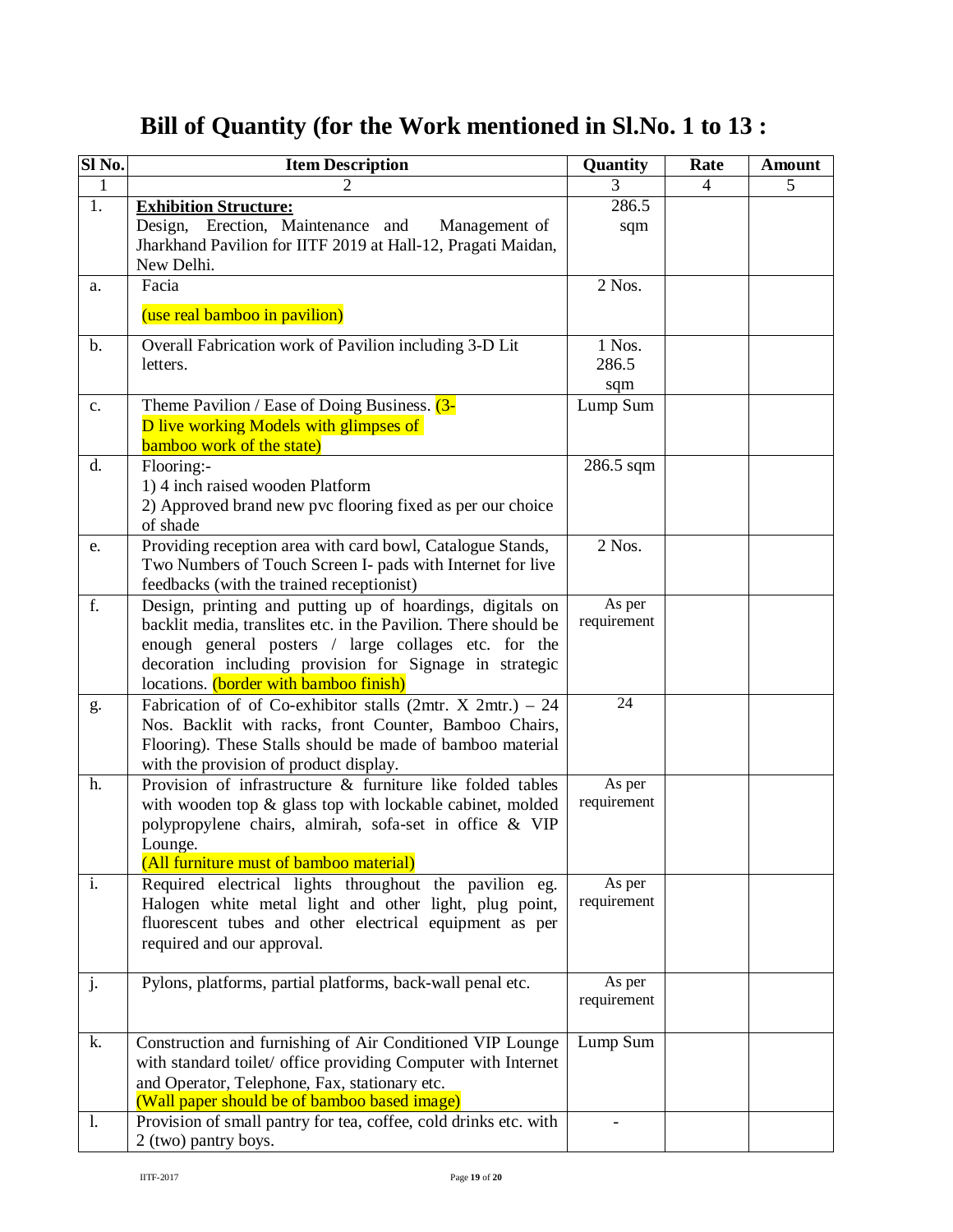| m. | Adequate flowers/ plant pots inside the pavilion. etc.<br>Decoration, flower arrangement for inauguration day.                                                                                                                                                                                                                                                                                                                                                | Lump<br>Sum                              |  |
|----|---------------------------------------------------------------------------------------------------------------------------------------------------------------------------------------------------------------------------------------------------------------------------------------------------------------------------------------------------------------------------------------------------------------------------------------------------------------|------------------------------------------|--|
| n. | Panels and general illumination according to proposed layout<br>plan. Panel materials should be approved by Director of<br>Industries or officer/ agency authorized by Director of<br>Industries                                                                                                                                                                                                                                                              | Lump<br>Sum                              |  |
| О. | Arrangement of Podium at every corner as display stands<br>wherever required as per our requirement.                                                                                                                                                                                                                                                                                                                                                          | Lump<br>Sum                              |  |
| p. | Video Walls 12'x10' (slim type plasma screen to be installed<br>of size approx 50" plasma screen) at strategic locations for<br>attracting the visitors and imparting information about<br>Jharkhand. Number of plasma screen should be at least Six<br>(6).                                                                                                                                                                                                  | 6                                        |  |
| 2. | Making video film and photography including coverage of<br>Jharkhand Day Celebration & VIP visits during fair.<br>Providing 2(Two) sets DVD/CDs and 2(Two) sets of<br>photographs {approx 200 snaps} with album $(7" \times 5")$<br>Photographer/Videographer should be present in the<br>Pavilion throughout the FAIR period.                                                                                                                                | Lump Sum                                 |  |
| a  | Contractor will provide one nodal person during exhibition<br>hour throughout the exhibition for day to day work.                                                                                                                                                                                                                                                                                                                                             | Lump Sum                                 |  |
| 3. | Security Guards (08), Guides (08), Reception facilities,<br>Housekeeping, Maintenance, 02 sets of Uniforms for Guides<br>will be provided by the tenderer, as per our choice. Minimum<br>1400/- per day/ uniform for guides $&$ honorarium will be<br>paid by tenderer.                                                                                                                                                                                       | 08 Security<br>08 Guides<br><b>Dress</b> |  |
| 4. | Publicity, Media Handling (Newspapers, TV and others).<br>Nodal Person acquainted with media handling to take inputs<br>from Department of Industries.<br>Water supply & sewerage connection. Emergency<br>i.<br>Automatic Power<br>arrangement<br>as Precautionary<br>measures.<br>Fire Fighting arrangements as per ITPO norms (Mock<br>ii.<br>drill should be conducted before opening of Fair &<br>report should be sent to ITPO/ Delhi Police Authority. | Lump Sum<br>$\overline{\phantom{a}}$     |  |
| 5. | Providing power supply arrangement as per ITPO norms.<br>Payment to ITPO/Other Agencies for water, electrical<br>connection/ consumption charges will be made by the<br>contractor.                                                                                                                                                                                                                                                                           | Lump Sum                                 |  |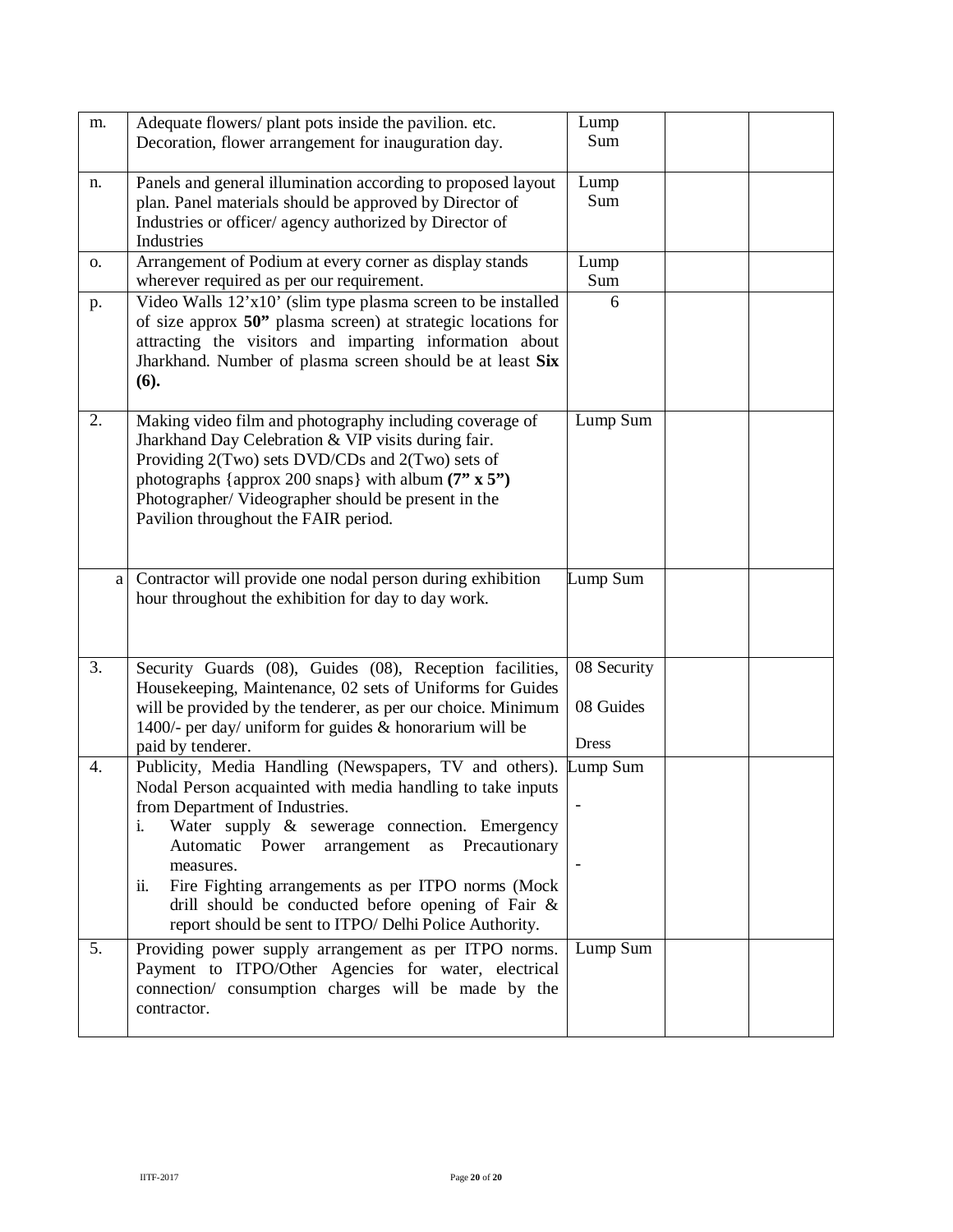| 6.  | i.                                                                                                                                                                                 | Providing necessary assistance for the Jharkhand Day Lump Sum<br>Celebration like preparation of 3,000 Invitation<br>Cards, Stage Arrangement, Mic, Audio Equipment,<br>Podium, Bouquets, refreshment & other arrangements<br>needed for organizing a cultural evening of the<br>Jharkhand Day as well as in pavilion. |                                                                         |          |  |
|-----|------------------------------------------------------------------------------------------------------------------------------------------------------------------------------------|------------------------------------------------------------------------------------------------------------------------------------------------------------------------------------------------------------------------------------------------------------------------------------------------------------------------|-------------------------------------------------------------------------|----------|--|
|     | ii.                                                                                                                                                                                | VIP snacks and Refreshment for 2000 guests for<br>Jharkhand Day Event on 22 <sup>nd</sup> Nov'2019                                                                                                                                                                                                                     |                                                                         |          |  |
| 7.  | i.                                                                                                                                                                                 | Birsa Munda Statue (height 5') and any other<br>Photographs/ statue (reflecting bamboo work) etc if<br>requested will be supplied by the tenderers.<br>(Base of the statue is bamboo based)                                                                                                                            |                                                                         |          |  |
| 8.  |                                                                                                                                                                                    | Dismantling of the entire setup within 2 days of the date of<br>closure of the fair.                                                                                                                                                                                                                                   |                                                                         |          |  |
| 9.  |                                                                                                                                                                                    | Miscellaneous:                                                                                                                                                                                                                                                                                                         |                                                                         | Lump Sum |  |
|     | i.                                                                                                                                                                                 | Coffee Machine-01 (one)                                                                                                                                                                                                                                                                                                | viii. Metal Detector<br>(2 places)                                      |          |  |
|     | ii.                                                                                                                                                                                | Water Filter $-1$                                                                                                                                                                                                                                                                                                      | ix.10 CCTV Cameras.                                                     |          |  |
|     | iii.                                                                                                                                                                               | Mineral Water-As required                                                                                                                                                                                                                                                                                              | x. 02 Nos- CARs for<br>Official use from<br>10.11.2019 to<br>28.11.2019 |          |  |
|     | iv.                                                                                                                                                                                | Media person for publicity                                                                                                                                                                                                                                                                                             |                                                                         |          |  |
|     | V.                                                                                                                                                                                 | Bouquets – 12 daily. For Inauguration Day and<br>Cultural Day - 20 Bouquets each day required                                                                                                                                                                                                                          |                                                                         |          |  |
|     | Refreshment for $VIPs - 10$ daily (minimum)<br>vi.                                                                                                                                 |                                                                                                                                                                                                                                                                                                                        |                                                                         |          |  |
|     | xii.<br>Breakfast & Lunch for officers and staffs - 15 Nos.<br>(From 14.11.2019 to 27.11.2019)<br>Breakfast & Lunch for Cultural Team - 25 Nos.<br>(From 14.11.2019 to 27.11.2019) |                                                                                                                                                                                                                                                                                                                        |                                                                         |          |  |
|     | xiii.                                                                                                                                                                              |                                                                                                                                                                                                                                                                                                                        |                                                                         |          |  |
| 10. |                                                                                                                                                                                    | Any other work required at the pavilion site for the IITF-<br>2019 as per the directions of the Jharkhand Government<br>assigned authority.                                                                                                                                                                            |                                                                         | Lump Sum |  |
| 11. | Arrangement for all the required approvals from ITPO and<br>other agencies and all liaison work                                                                                    |                                                                                                                                                                                                                                                                                                                        |                                                                         |          |  |
| 12. |                                                                                                                                                                                    | Cleaning of Pavilion daily twice during the Mela Period.                                                                                                                                                                                                                                                               |                                                                         | Lump Sum |  |
| 13. |                                                                                                                                                                                    | Preparation of back drops, signage etc. for Inaugural function Lump Sum<br>and Jharkhand Day Celebration.                                                                                                                                                                                                              |                                                                         |          |  |